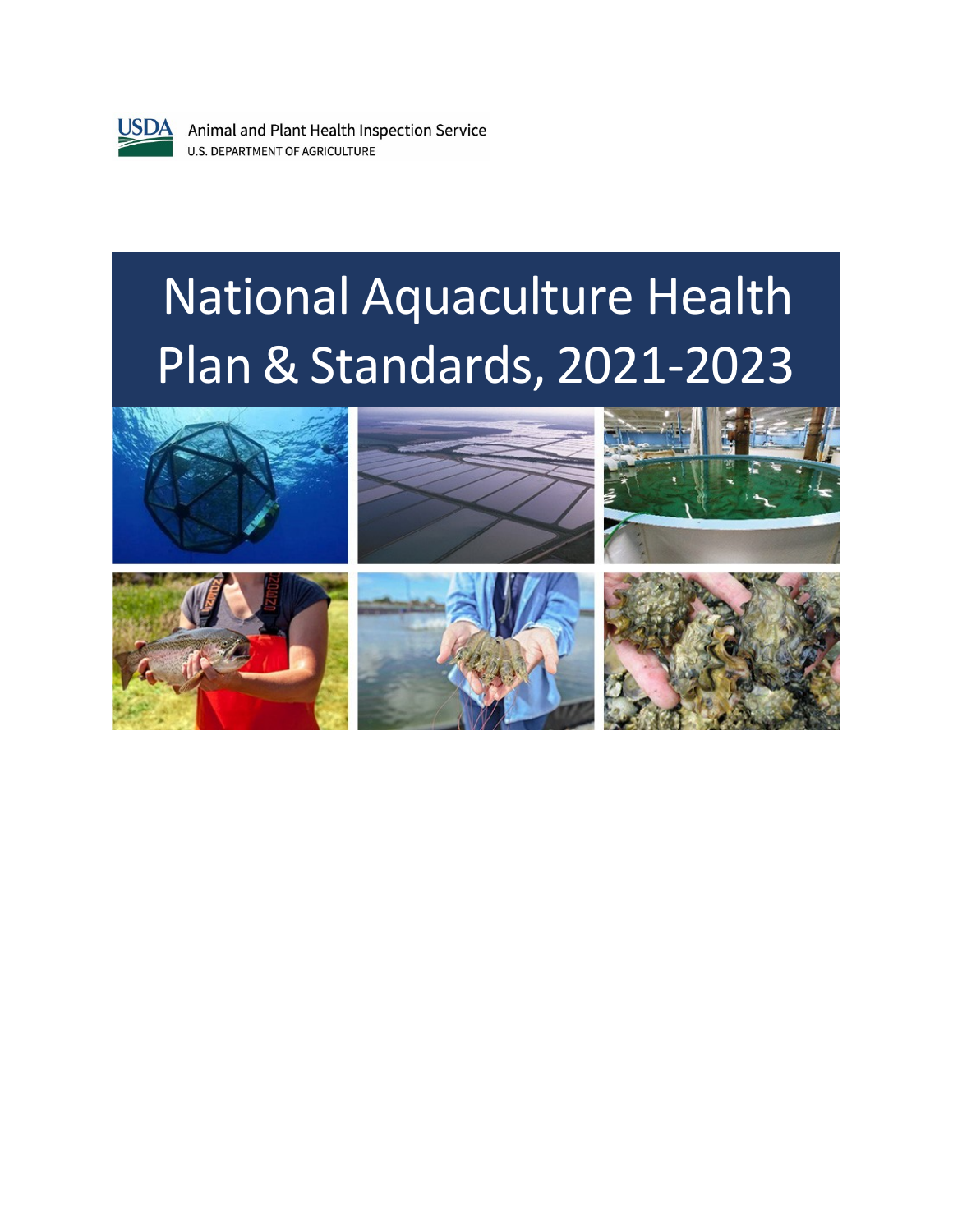# Table of Contents

|                                                                              | 10 |  |  |  |
|------------------------------------------------------------------------------|----|--|--|--|
|                                                                              | 12 |  |  |  |
|                                                                              | 12 |  |  |  |
|                                                                              |    |  |  |  |
| Testing Standardization for Determining Aquatic Livestock Health             | 15 |  |  |  |
| Biosecurity for the Protection of Aquaculture and Aquatic Livestock Health   |    |  |  |  |
|                                                                              | 18 |  |  |  |
| Response to Threats to Aquaculture and Aquatic Livestock Health              | 18 |  |  |  |
|                                                                              | 19 |  |  |  |
| Education and Training to Support Aquaculture and Aquatic Livestock Health   | 20 |  |  |  |
|                                                                              | 20 |  |  |  |
|                                                                              | 21 |  |  |  |
|                                                                              | 22 |  |  |  |
|                                                                              | 26 |  |  |  |
|                                                                              | 28 |  |  |  |
| Federal Oversight and Partnerships for Aquaculture and Aquatic Animal Health | 30 |  |  |  |
|                                                                              | 30 |  |  |  |
|                                                                              | 31 |  |  |  |
|                                                                              | 34 |  |  |  |
|                                                                              | 36 |  |  |  |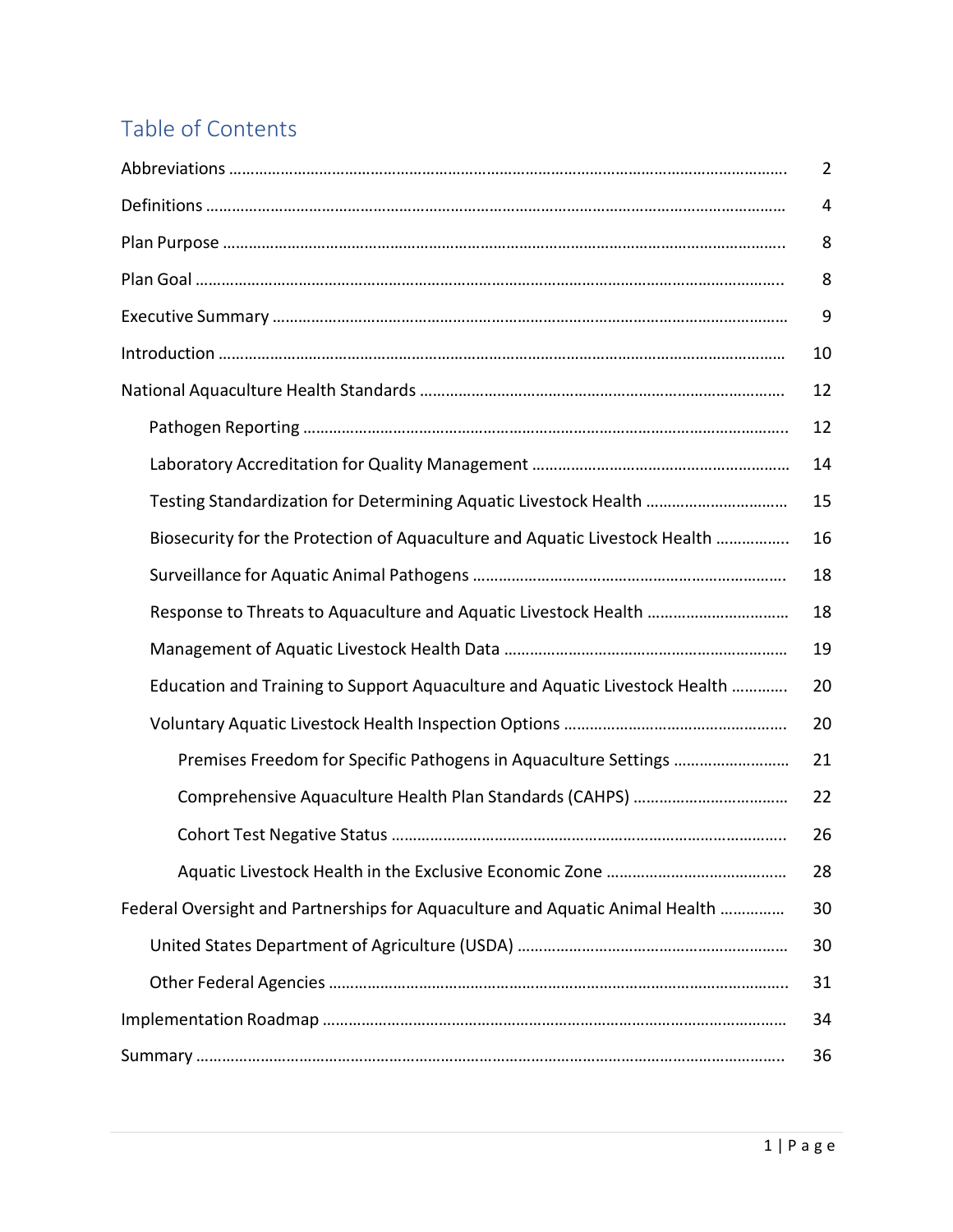# Abbreviations

**AAVLD:** American Association of Veterinary Laboratory Diagnosticians **AFS:** American Fisheries Society **AFS/FHS:** American Fisheries Society, Fish Health Section **AHPA:** Animal Health Protection Act **APHIS:** Animal and Plant Health Inspection Service **APPL:** Assumed pathogen prevalence level **BB:** Blue Book **BMBL:** Biosafety in Microbiological and Biomedical Laboratories **CAHPS:** Comprehensive Aquaculture Health Program Standards **CDC:** Center for Disease Control and Prevention **CFR:** Code of Federal Regulations **CI:** Confidence interval **CVO:** Chief Veterinary Officer **DOC:** Department of Commerce **DOI:** Department of the Interior **EDS:** Early detection system **EEZ:** Exclusive economic zone **EO:** Executive Order **EPA:** Environmental Protection Agency **FACA:** Federal Advisory Committee Act **FDA:** U.S. Food and Drug Administration **FWS:** Fish and Wildlife Service **ISO:** International Organization for Standardization **NAA:** National Aquaculture Association **NAAHP:** National Aquatic Animal Health Plan **NAHLN:** National Animal Health Laboratory Network **NAHRS:** National Animal Health Reporting System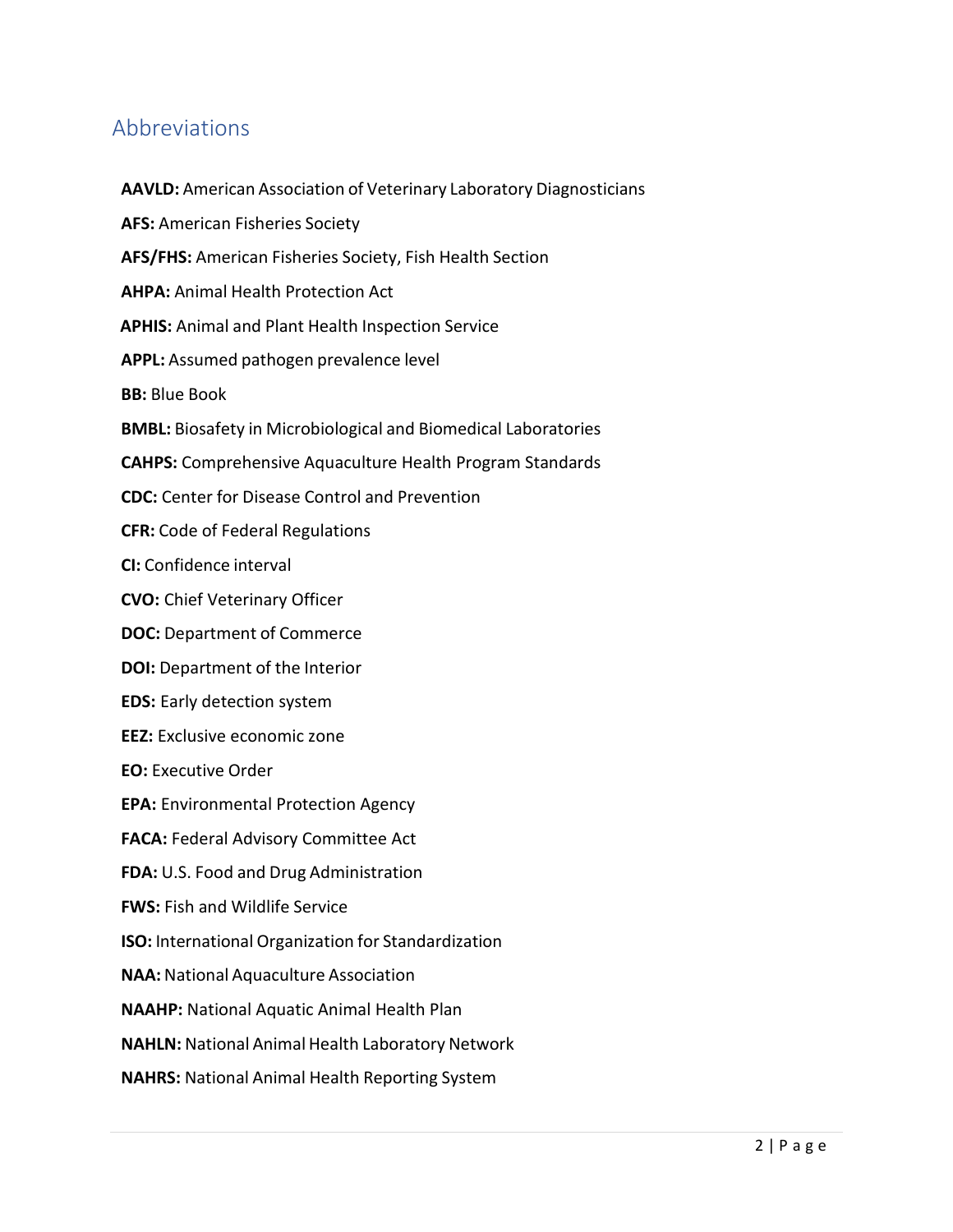**NIST**: National Institute of Standards and Technology **NLRAD:** National List of Reportable Animal Diseases **NMFS:** National Marine Fisheries Service **NOAA:** National Oceanic and Atmospheric Administration **NSTC:** National Science and Technology Council **NVSL:** National Veterinary Services Laboratories **OIE:** World Organization for Animal Health **OIE Code:** Aquatic Animal Health Code of the World Organization for Animal Health **OIE Manual:** Diagnostic Manual for Aquatic Animals of the World Organization for Animal Health **OS:** Official surveillance **QA/QC:** Quality assurance/quality control **RAS:** Recirculating aquaculture systems **SAHO:** State animal health official **SOP:** Standard operating procedure **TWG:** Technical Working Group **USDA:** Department of Agriculture **VCPR:** Veterinarian-client-patient relationship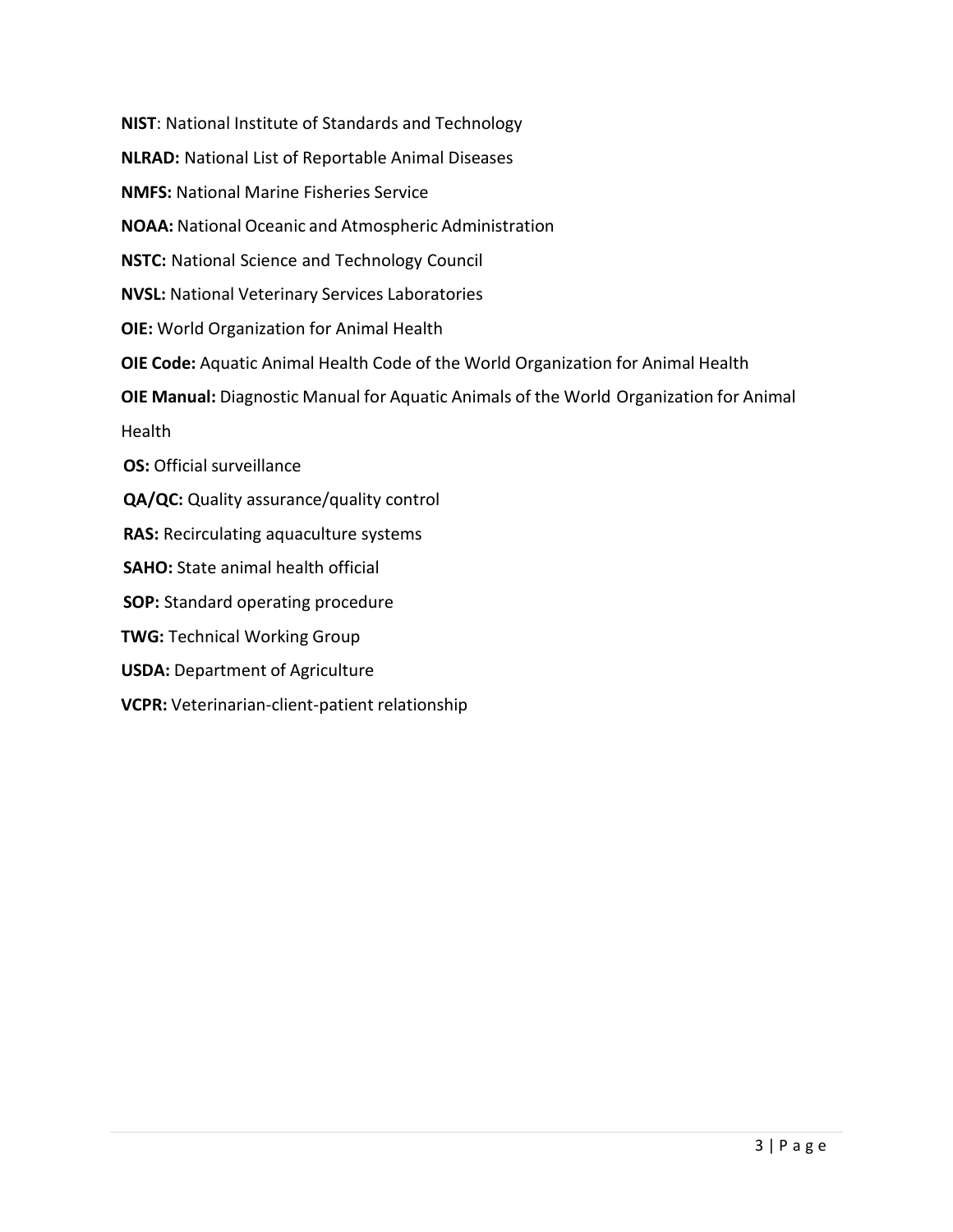# Definitions

**Agent:** Biological materials that can spread infectious diseases in livestock.

**Approved laboratory:** A laboratory with oversight from APHIS for conducting pathogen testing for the purposes of official surveillance, testing and export requirements.

**Aquaculture:** The breeding, rearing, and harvesting of fish, shellfish, algae, and other organisms in all types of water environments to produce food and other products, enhance wild stocks, restore declining wild populations or species, or recover wild threatened and endangered species.

**Biosecurity:** The practices and measures taken to prevent the introduction or spread of harmful organisms onto an aquaculture facility or system.

**Blue Book:** Refers to the "Suggested Procedures for the Detection and Identification of Certain Finfish and Shellfish Pathogens" published by the Fish Health Section of the American Fisheries Society.

**Disease:** A disorder of structure or function, especially one that produces specific signs or symptoms not simply a direct result of physical injury.

**Early detection system:** A system for ensuring the rapid recognition of clinical signs in an animal or population that are consistent with disease, specifically infectious diseases.

**Emerging disease**: A disease, infection, or infestation that is a threat to animals or humans and meets one of the following criteria:

- a. An unknown agent that is causing disease on a premises and has the potential to result in a significant animal or public health impact, and applied diagnostic tests have yielded negative or non-negative results: OR
- b. A newly identified agent that is causing disease in a premises and has the potential to cause significant animal or public health impact, or is occurring in multiple premises; OR
- c. A previously identified or known pathogenic agent that has a change in epidemiology, such as: unexpected production impacts or morbidity/mortality over a previously defined range for the agent, expanded host range, or change in geography of an agent with the potential to cause a significant animal or public health impact.

**Endemic disease:** A disease that is known to be present in the U.S.

**Exclusive economic zone:** The zone where the U.S. and other coastal nations have jurisdiction over natural resources and extends no more than 200 nautical miles from the territorial sea baseline and is adjacent to the 12 nautical mile territorial sea of the U.S., including the Commonwealth of Puerto Rico, Guam, American Samoa, the U.S. Virgin Islands, the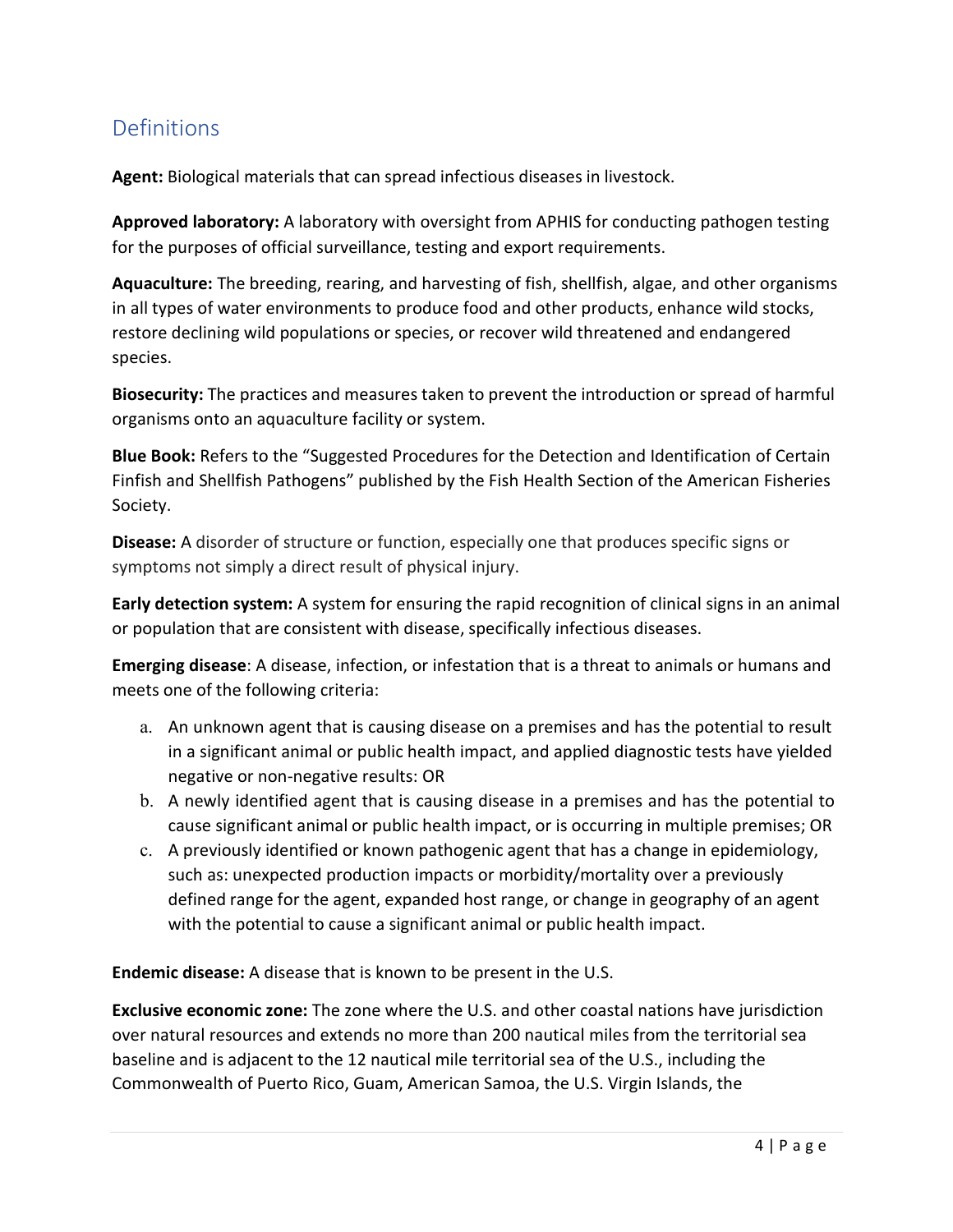Commonwealth of the Northern Mariana Islands, and any other territory or possession over which the United States exercises sovereignty.

**Farm-raised:** Aquatic animals reared in controlled environments with intentional interventions to enhance animal production through feeding, husbandry, and protection from predators with an implied ownership throughout the rearing period. Farm-raised animals may include animals reared for the purposes of enhancing wild stocks, restoring declining wild species or populations, or recovering wild threatened and endangered species and those animals are privately owned until purchased and legally released by public or private entities.

**Feral:** A feral animal is one that has escaped from a domestic or captive status and is living as a wild animal, or one that is descended from such animals.

**Inshore:** Rearing of aquatic organisms in State waters.

**Inspection:** All activities related to the determination of a health designation conferred to a population of animals or the premises on/in which the animals are raised.

**Laboratory:** A laboratory engaged in conducting testing for the purpose of aquatic animal health inspection and diagnostics in support of aquatic animal health and aquaculture commerce.

**Land-based:** Occurring on land.

**Livestock:** Animals reared as an asset and/or commodity in an agricultural setting. Livestock may include animals reared for the purposes of enhancing wild stocks, restoring declining wild populations or species, or recovering wild threatened and endangered species and those animals are privately owned until purchased and legally released by public or private entities.

**Monitored disease:** A disease that is endemic (present) in the United States and is required to be reported in 6-month and annual reports to the World Organization for Animal Health (OIE).

**Net pen:** An aquaculture production system that confines aquatic animals to a specific location, typically in open water settings. Synonymous with sea cages.

**Notifiable disease:** A disease or condition that requires notification to Federal and State veterinary authorities. In addition to the listed notifiable diseases, these animal disease conditions are notifiable and must be immediately reported to the appropriate authorities:

- a. Suspicion or detection of any animal disease or infection not known to exist in the United States
- b. Exotic vectors
- c. Emerging disease

**Official surveillance:** Describes the APHIS reviewed surveillance plan for aquatic animal sample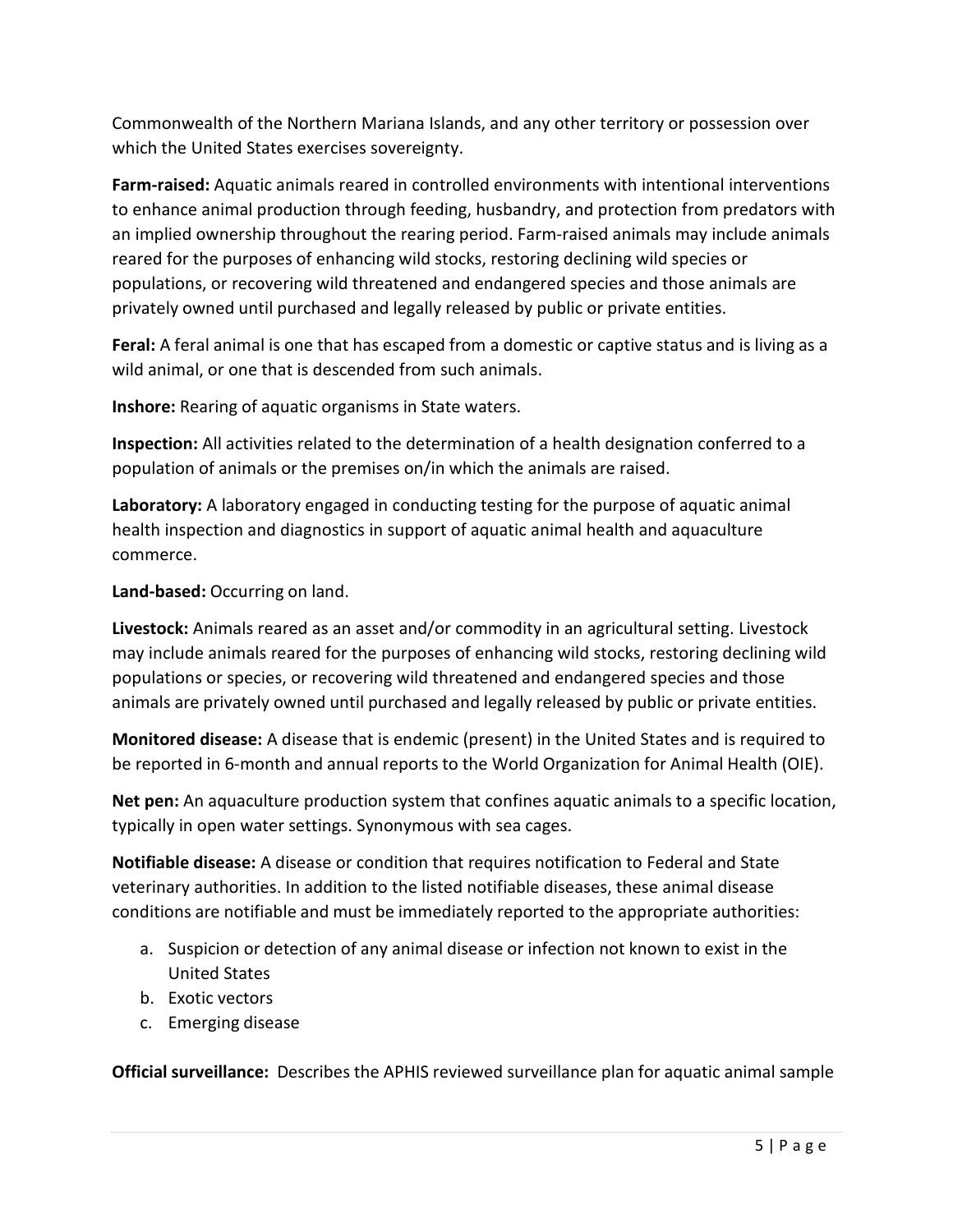identification, collection, pooling and testing for pathogens of concern to establish or maintain a health status for the aquaculture premises or aquatic livestock.

**Official testing:** Pathogen testing procedures, including animal collection, sample handling and pooling, conducted at an approved laboratory for the purpose of establishing or maintaining a health status for an aquaculture premises or aquatic livestock population.

**Offshore**: Rearing of aquatic organisms in controlled environments (e.g., sea cages or net pens) in federally managed areas of the ocean. Federally managed areas begin where State jurisdiction ends and extend 200 miles offshore, to the outer limit of the U.S. Exclusive Economic Zone (EEZ).

**Partners:** Private and public stakeholders, including Federal departments, Tribal entities, State governments, farmers, laboratories and other persons, associations or groups who contribute to the betterment of aquatic animal health and aquaculture development and support these standards.

**Pathogen**: An infectious organism that causes disease.

**Pathogen of concern:** Any infectious pathogen that causes significant impact to aquaculture, aquatic animal production and/or trade/movement. Includes, but not limited to pathogens listed by the OIE, NLRAD and emerging pathogens.

**Premises Freedom:** A designation assigned by APHIS to premises following the requirements for premises freedom from specific pathogens.

**Private operation**: A business or industry that is owned by private person(s) or independent companies/managers or jointly owned by individuals. Not owned by State, Tribal or Federal entities.

**Public operation:** An enterprise wholly or partly owned by a State, Tribal or Federal organization and controlled through public authority.

**Shellfish:** Animals that dwell in water and have a shell, shells or exoskeleton. Examples include mollusks and crustaceans.

**Veterinary-Client-Patient Relationship:** according to *21 CFR 530*, is one in which:

(1) A veterinarian has assumed the responsibility for making medical judgments regarding the health of (an) animal(s) and the need for medical treatment, and the client (the owner of the animal or animals or other caretaker) has agreed to follow the instructions of the veterinarian;

(2) There is sufficient knowledge of the animal(s) by the veterinarian to initiate at least a general or preliminary diagnosis of the medical condition of the animal(s); and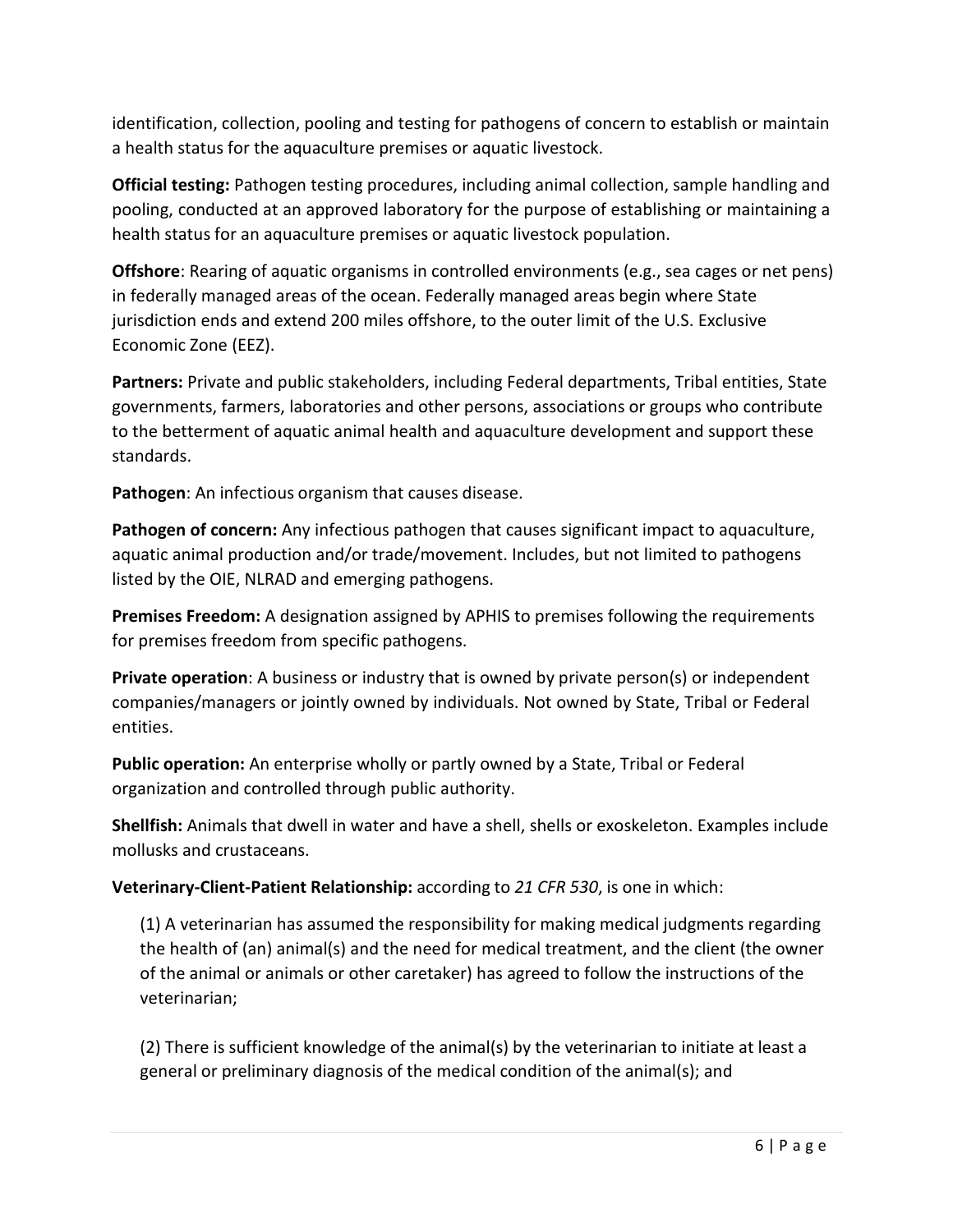(3) The practicing veterinarian is readily available for follow-up in case of adverse reactions or failure of the regimen of therapy. Such a relationship can exist only when the veterinarian has recently seen and is personally acquainted with the keeping and care of the animal(s) by virtue of examination of the animal(s), and/or by medically appropriate and timely visits to the premises where the animal(s) are kept.

**Wild:** An animal that lives in the wild. This includes feral animals, and those animals released into the wild or held by public operations for the purposes of enhancing wild stocks, restoring declining wild populations or species, or recovering wild threatened and endangered species.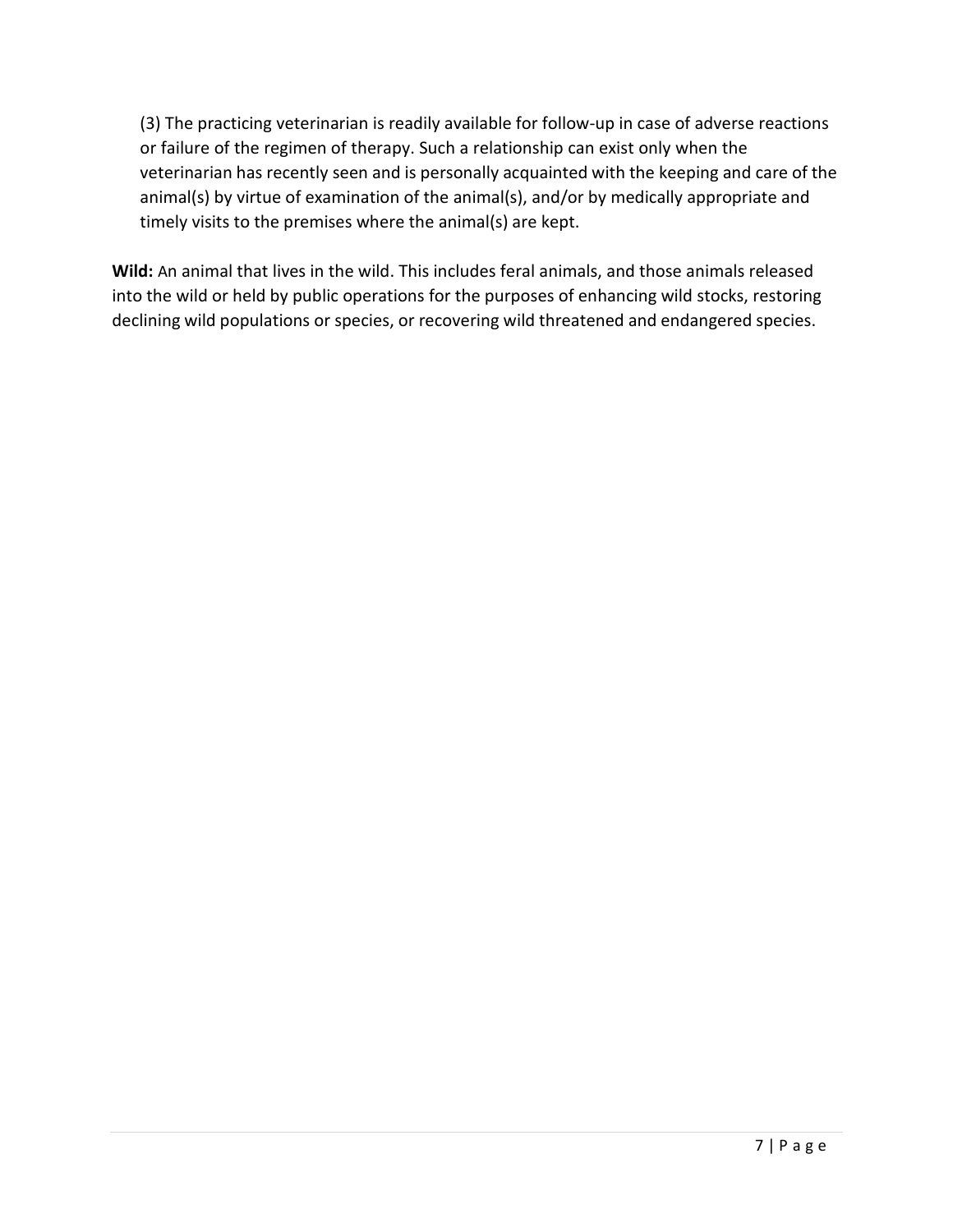# Plan Purpose

The purpose of this document is to describe the plan that replaces the 2008 National Aquatic Health Animal Plan (NAAHP). This new National Aquaculture Health Plan & Standards (NAHP&S) presents the USDA vision for a strong domestic infrastructure for supporting and determining aquatic livestock health. Further, this plan establishes USDA as the Federal lead agency for the oversight of the health and promotion of farm-raised aquatic livestock. This new plan does not apply to wild animals or public operations supporting wild animals. The domestic aquaculture industry has changed significantly in the past decade and is poised to expand even more in the decades to come. This expansion and growth are crucial for domestic food security and safety. The elements presented in this new national plan are deemed essential to support the needs and growth of U.S. aquaculture such that farm-raised aquatic livestock are produced in a manner which provides health and management oversight as well as addresses the integrity and consistency of services used to determine and evaluate aquatic animal health.

# Plan Goal

The overarching goal of this new National Aquaculture Health Plan & Standards is to protect and support the health of farm-raised aquatic livestock reared in any private aquaculture operation setting for any end use. This goal is achieved by establishing oversight and implementing risk-based approaches for sound health assessment and development of management practices to protect and support the health of farm-raised aquatic animals and to prevent the introduction, spread, or release of pathogens of concern.

USDA is committed to working toward seeing these standards initiated in the first 2 years of this plan's inception by working collaboratively with all partners, including industry, Federal departments, State agencies, Tribal entities, and allied enterprises. Activities that support the plan goal are addressed in this plan and include the following:

- Reporting of notifiable pathogens of concern,
- Accreditation of laboratories conducting official surveillance and/or export testing,
- Standardization of diagnostic assays and procedures used for official surveillance and/or export testing,
- Implementation of national biosecurity controls,
- Strategies for national surveillance of aquatic animal pathogens,
- Planning for responses to a pathogen outbreak event,
- Management of data collected to support decisions and determinations on aquatic animal health to define premises freedom, zones or regions of pathogen presence or absence,
- Supporting the education of aquatic animal and aquaculture health professionals, and
- Implementing voluntary aquatic livestock health inspections.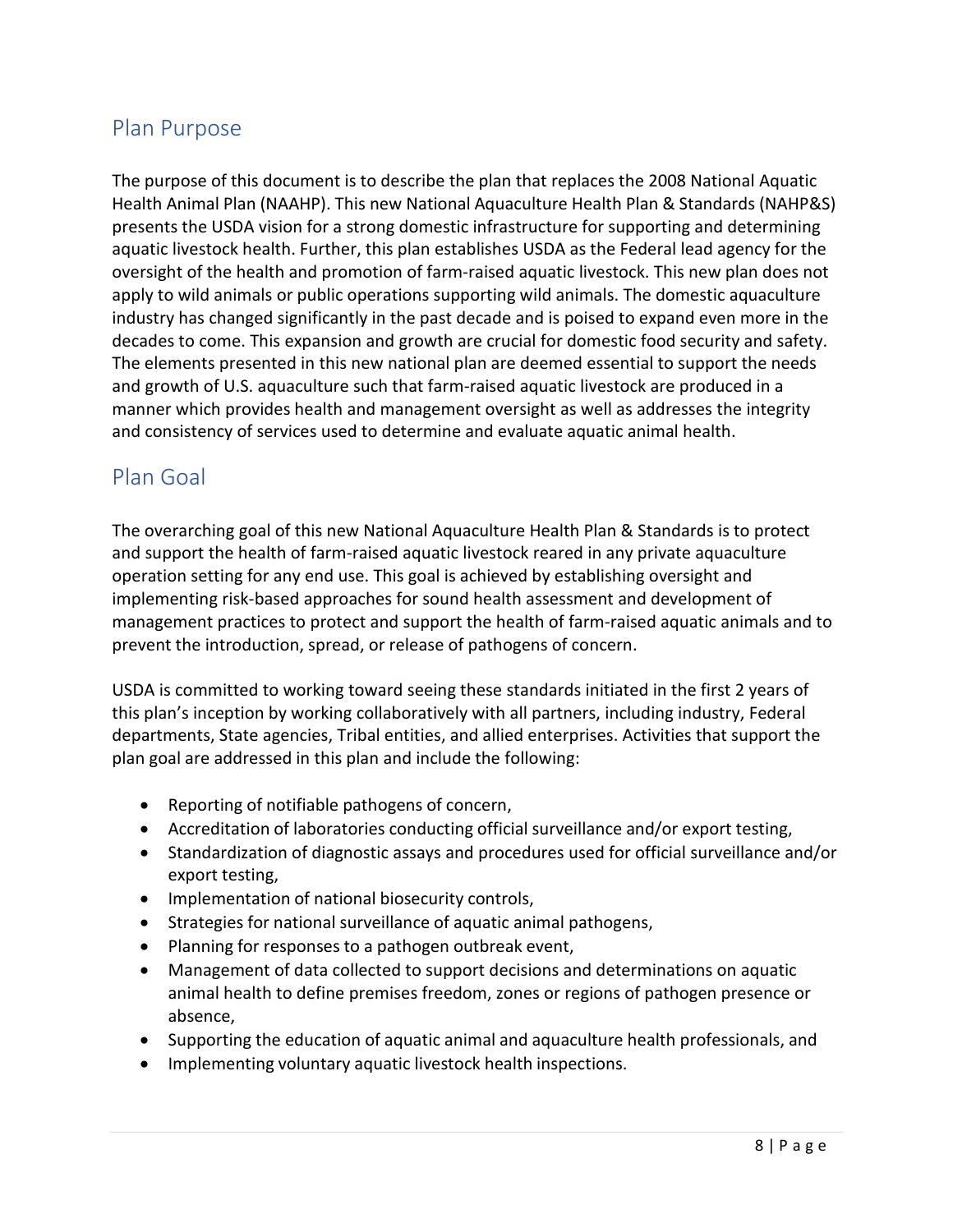# Executive Summary

In 2008 USDA APHIS, NOAA NMFS and USFWS released the National Aquatic Animal Health Plan (NAAHP) which created a Federal co-competency task force between these agencies to implement the recommendations in the NAAHP. These recommendations were designed to facilitate aquatic animal movement, both interstate and international, protect the health of farm-raised and wild aquatic animals, ensure the availability of diagnostic and certification services as well as minimize the impacts of disease events when they occur. Between 2008 and 2020, APHIS' achievements under the NAAHP included coordination between the task force agencies for export certification services, the development of 4 aquatic animal health modules for the National Veterinary Accreditation Program (NVAP), incorporation of aquatic animal pathogens into the National Animal Health Reporting System (NAHRS) and 3 aquatic animal pathogens added to the National Animal Health Laboratory Network (NAHLN), as well as several surveillance projects, including multi-partner surveillance efforts on infectious salmon anemia (ISA) and viral hemorrhagic septicemia (VHS). These achievements were important for the advancement of aquatic animal health in the U.S., but further implementation efforts of the 2008 NAAHP were not successful. Implementation was limited by lack of resources and challenged by the vast diversity of species, production methods, end uses of aquatic animals reared in the U.S. and the diverging views of acceptable levels of risk and approaches to risk mitigation.

In 2020, the signing of Executive Order 13921, *Promoting American Seafood Competitiveness and Economic Growth*, provided an opportunity to the Secretary of USDA to replace the 2008 NAAHP with a new national plan for aquaculture health. This development of this National Aquaculture Health Plan & Standards: 2021-2023 positions USDA as the lead Federal authority for the protection and health of aquatic livestock. USDA is the natural Federal entity for the oversight of aquatic livestock and aquaculture health as it is for other traditional livestock commodities. This leadership role does not preclude or replace the partnership, collaboration or cooperation with other Federal, Tribal and State entities which have roles and responsibilities for other aspects of aquatic animal health. Rather, this leadership role leverages all of USDA's experience and expertise in protecting, promoting, and certifying livestock health, including aquatic livestock.

This document, National Aquaculture Health Plan & Standards: 2021-2023, establishes infrastructure for the consistent implementation of integral activities for the protection of health and improvement for aquatic livestock, such as pathogen reporting, standardized laboratory quality and testing, surveillance, data management and health certification programs. These elements are fundamental for a proactive and robust national aquaculture health system. The integrity of this system is the platform for safeguarding the health of all aquatic animals, farm-raised and wild, as well as supporting health certification of U.S. aquaculture-produced aquatic animals. This system does not apply to public operations or replace their existing aquatic animal health plans, guidance, or policies for their aquatic animal programs.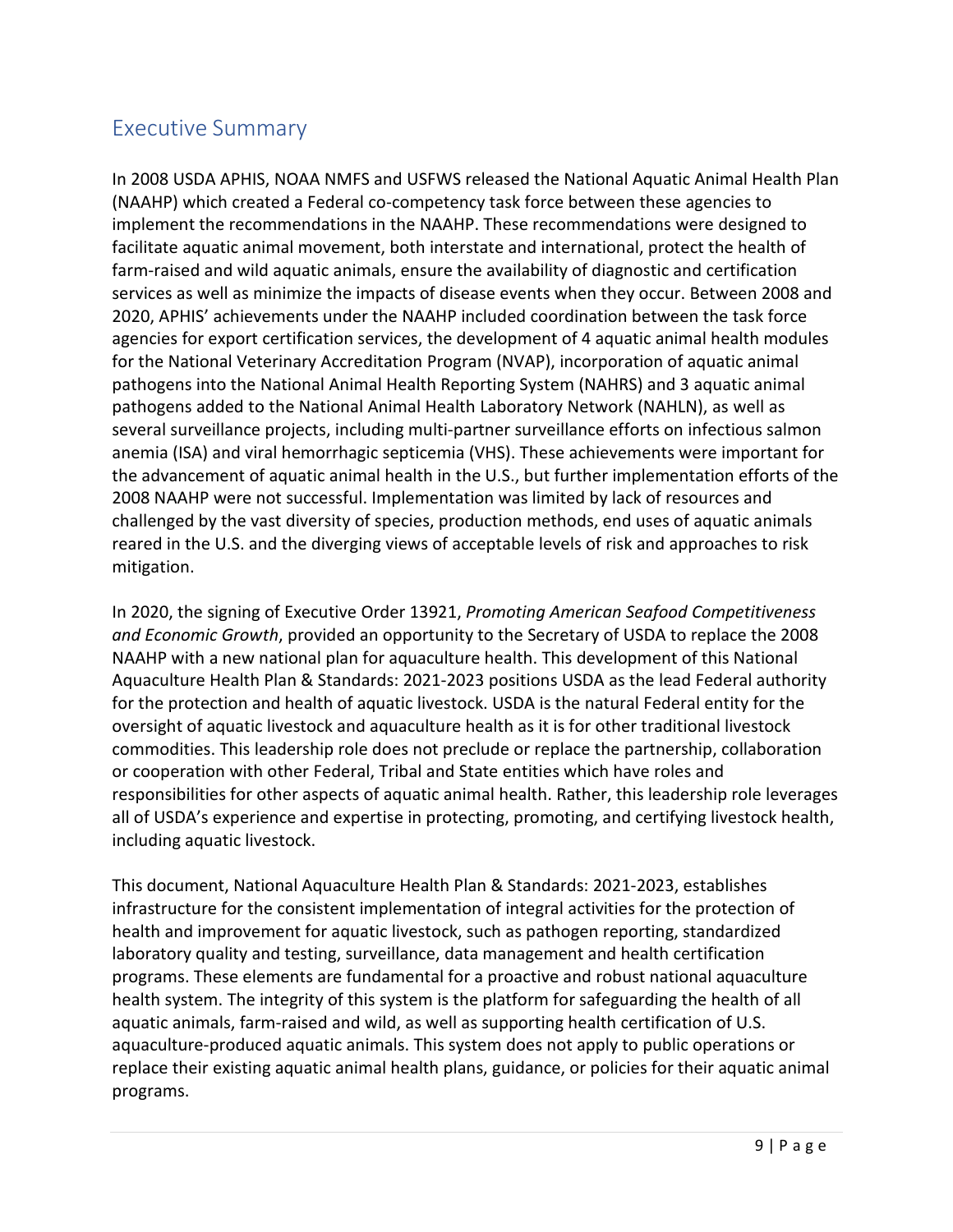# Introduction

In the U.S., Federal oversight for the health of aquatic animals reared in controlled or selected environments has been vague and dispersed among several Federal agencies as well as varied departments at the State level. This ambiguity has led to confusing and sometimes redundant regulations for the determination of aquatic animal health at the expense of aquaculture farms and entrepreneurs, as well as millions of healthy animals that have been destroyed because of the lack of clear authority, leadership and interpretation of risk. U.S. aquatic animal exporters face significant challenges in meeting health requirements of trading partners because of the void of a comprehensive national plan for the protection, health determination and verification of aquatic livestock produced in the U.S. The U.S. is far behind the rest of the world in its support and promotion of aquaculture despite bountiful aquatic resources, including the world's second largest exclusive economic zone (EEZ) and a seafood demand that has made the U.S. the world's leading importer of seafood and other aquatic animals.

In 2015, APHIS VS, in partnership with representatives from the National Aquaculture Association (NAA), drafted the Comprehensive Aquaculture Health Program Standards (CAHPS), a voluntary program for farm-raised aquatic livestock. CAHPS embraces the uniqueness of aquaculture production through scalability and flexibility of site-specific health plans that capture farm design, species being cultured, production method used, end use of the animals, pathogens of concern and emerging technology. The concept of CAHPS is based on five pillars that work together to establish, ascertain, and protect the health of farm-raised aquatic livestock, as well as provide assurance and confidence that the animals and water (e.g., effluent) leaving a CAHPS site are healthy, free of specific pathogens, and appropriate for the intended end use. CAHPS success depends on a consistent infrastructure for pathogen testing, reporting, analysis, and inspection. Because of shared risks and mutual benefits, all aquaculture facilities should be held to the same standards.

This document, National Aquaculture Health Plan & Standards: 2021-2023, hereafter referred to as 'Aquaculture Health Plan' or 'NAHP&S', defines USDA's authority and oversight of aquatic animal health for farm-raised aquatic livestock in the United States. USDA's scope of authority spans both nationally and internationally through the oversight of the movement and trade of animals raised in land-based, inshore, and offshore facilities. This breadth of accountability affords equivalent protection and assurance for all aquatic livestock in the U.S. This plan presents proactive, consistent, and uniform health inspection procedures that ascertains and protects the health of farm-raised aquatic animals as well as establishes a solid foundation for consistent and accurate health testing, early disease detection, reporting of pathogens and response.

USDA is the Federal agency with the authority and responsibility for the protection and promotion of animal health including aquatic livestock. As such the oversight and governance of this Aquaculture Health Plan is the responsibility of USDA in consultation with the NSTC subcommittee on aquaculture and the technical working group established under this plan. This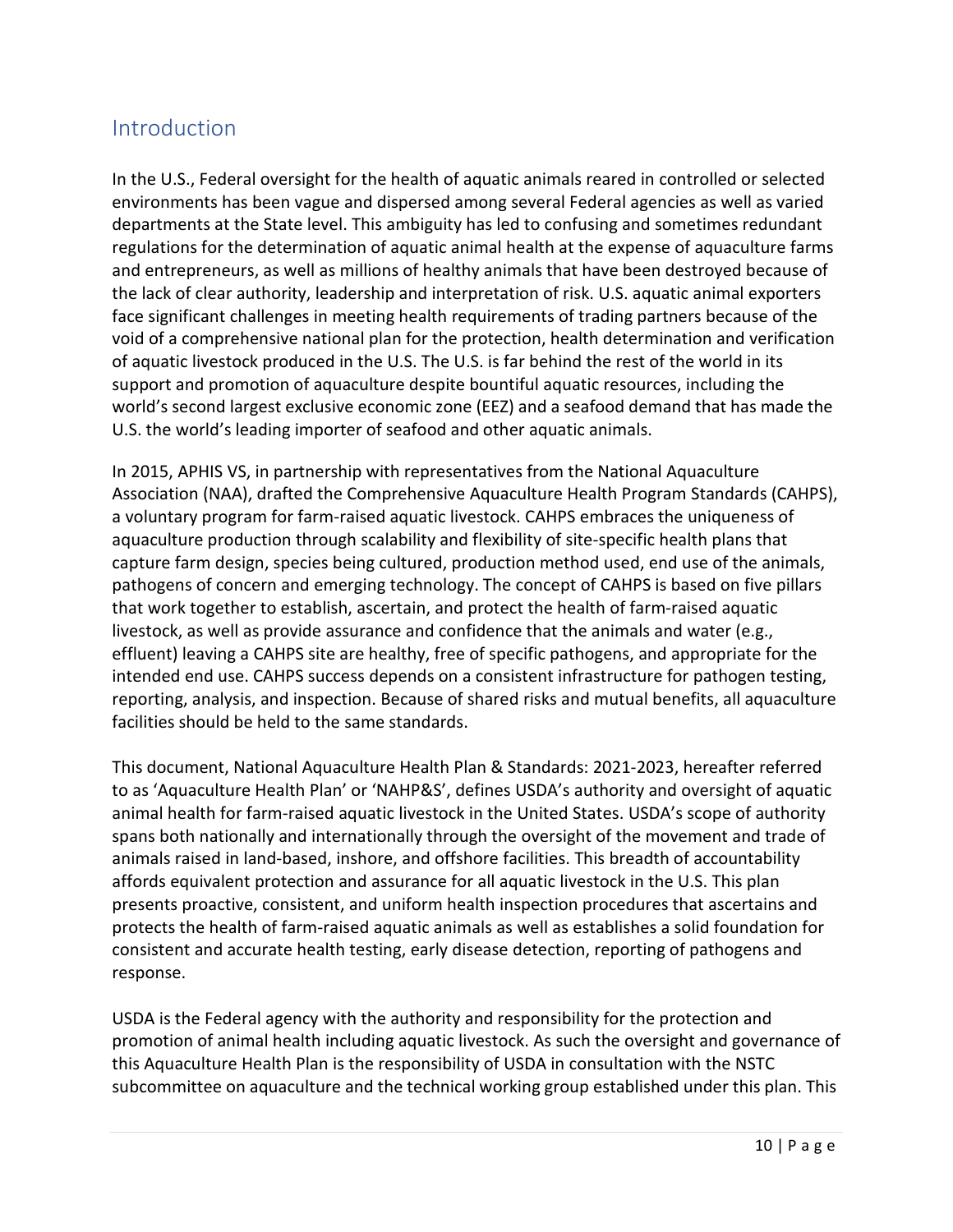plan details a voluntary infrastructure and guidance that does not include any regulatory elements; participants can include the private finfish and shellfish aquaculture operations as well as any Federal, State, Tribal or local government agencies that wish to participate.

USDA APHIS proposes standing-up a Technical Working Group (TWG) to oversee the drafting of subsequent NAHP&S. The TWG will consist of representative stakeholders, from public and private operations, who are charged with providing information and data to support this plan. Working group members would be appointed by the Secretary of Agriculture and co-chaired by the USDA APHIS VS Aquaculture Senior Staff Veterinarian and a nominated member from the TWG.

## *Membership seats of the TWG are as follows:*

- USDA APHIS VS Aquaculture Senior Staff Veterinarian (1)
- USDA APHIS VS Senior Staff Aquaculture Specialist for trade (1)
- Chair of the NSTC Subcommittee on Aquaculture or their designee (1)
- President of the NAA or their designee (1)
- President of the AFS FHS or their designee (1)
- A member from the National Assembly of State Animal Health Officials (SAHO) (1)
- A member from AFWA (1)
- A representative each from a public or private fish hatchery/production facility (2)
- A representative each from public and private mollusk hatchery/production facility (2)
- A representative from private crustacean production (1)
- A representative from each type of aquaculture production facilities
	- o Land-based: Pond, raceway, RAS (3)
	- o Marine net pen: Inshore and Offshore (2)
- A representative each from a private and publicly funded aquatic animal health diagnostic laboratory (aquatic animal cases account for at least 10% of annual caseload) (2)
- A private USDA accredited veterinarian (aquaculture accounts for at least 20% of clientele) (1)

This working group will meet quarterly or at the call of the TWG co-chairs. The group will discuss critical issues, priorities, updates and implementation procedures and milestones for this Aquaculture Health Plan 2021-23; the group will also provide aquaculture sector information to the USDA.

In addition to the TWG, during the 2021-2023 interim, the NSTC Subcommittee on Aquaculture will continue to provide collaborative opportunities for Federal partners to explore best practices and lessons learned from the 2008 NAAHP and the current NAHP&S, which will be part of the development of subsequent national plans.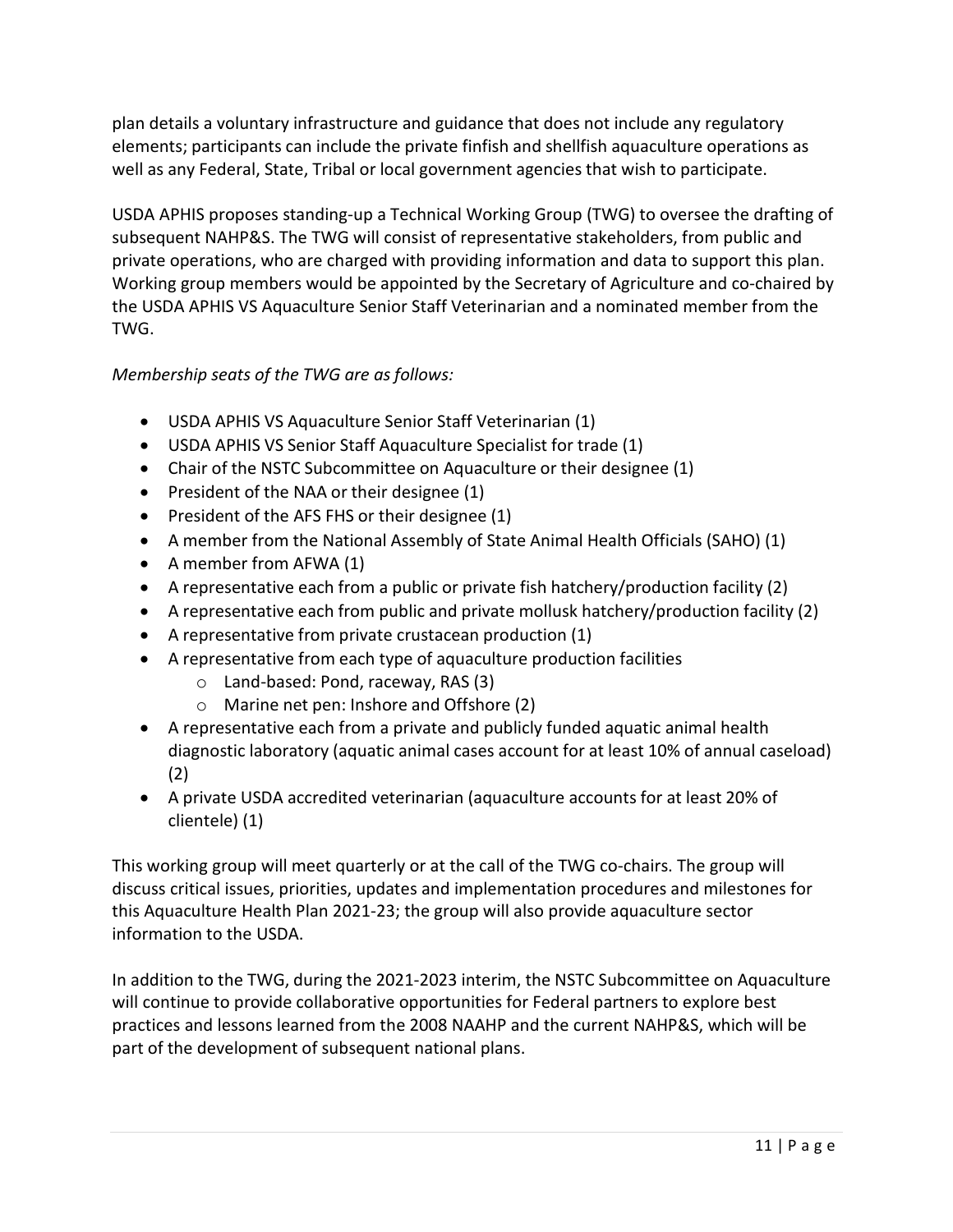# National Aquaculture Health Standards

This section describes the actions and activities of USDA APHIS VS (hereafter referred to as APHIS) solely, or in conjunction with partners and stakeholders, to secure and protect the health of U.S. farm-raised aquatic animal populations. This plan establishes standards and guidance for the following:

- Pathogen reporting,
- Laboratory accreditation standards,
- Testing standardization,
- Biosecurity,
- Surveillance,
- Response,
- Data management, and
- Education and training.

This plan also establishes the following health inspection options:

- Premises freedom,
- Comprehensive aquaculture health program standards,
- Cohort test negative status, and
- Aquaculture health in marine Federal waters.

#### Pathogen Reporting

Pathogen identification, response, and reporting are critical elements of these Performance Standards. The accurate identification of pathogens allows for effective and rapid response, which minimizes deleterious effects on public and private aquatic animal premises. If there is the suspicion or detection of a listed pathogen reporting is necessary.

The OIE criteria for listing an aquatic animal pathogen are listed here: [https://www.oie.int/en/what-we](https://www.oie.int/en/what-we-do/standards/codes-and-manuals/aquatic-code-online-access/?id=169&L=1&htmfile=chapitre_criteria_diseases.htm)[do/standards/codes-and-manuals/aquatic-code](https://www.oie.int/en/what-we-do/standards/codes-and-manuals/aquatic-code-online-access/?id=169&L=1&htmfile=chapitre_criteria_diseases.htm)[online](https://www.oie.int/en/what-we-do/standards/codes-and-manuals/aquatic-code-online-access/?id=169&L=1&htmfile=chapitre_criteria_diseases.htm)[access/?id=169&L=1&htmfile=chapitre\\_criteria\\_dise](https://www.oie.int/en/what-we-do/standards/codes-and-manuals/aquatic-code-online-access/?id=169&L=1&htmfile=chapitre_criteria_diseases.htm) [ases.htm](https://www.oie.int/en/what-we-do/standards/codes-and-manuals/aquatic-code-online-access/?id=169&L=1&htmfile=chapitre_criteria_diseases.htm)

The U.S. is a member country of the World Organization for Animal Health [\(OIE\)](https://www.oie.int/en/standard-setting/aquatic-manual/access-online/), and obligated to report all detections of OIE-listed pathogens. In the U.S., the USDA APHIS houses the Chief Veterinary Officer (CVO), who serves as the designated delegate to the OIE. It is the responsibility of the CVO to report detections of OIE listed pathogens to the OIE. The OIE reporting and alert system provides all countries and producers the opportunity to take necessary precautions to avoid the introduction or spread of these pathogens. Restrictions on international trade in animals and animal products prevents or mitigates economic impact to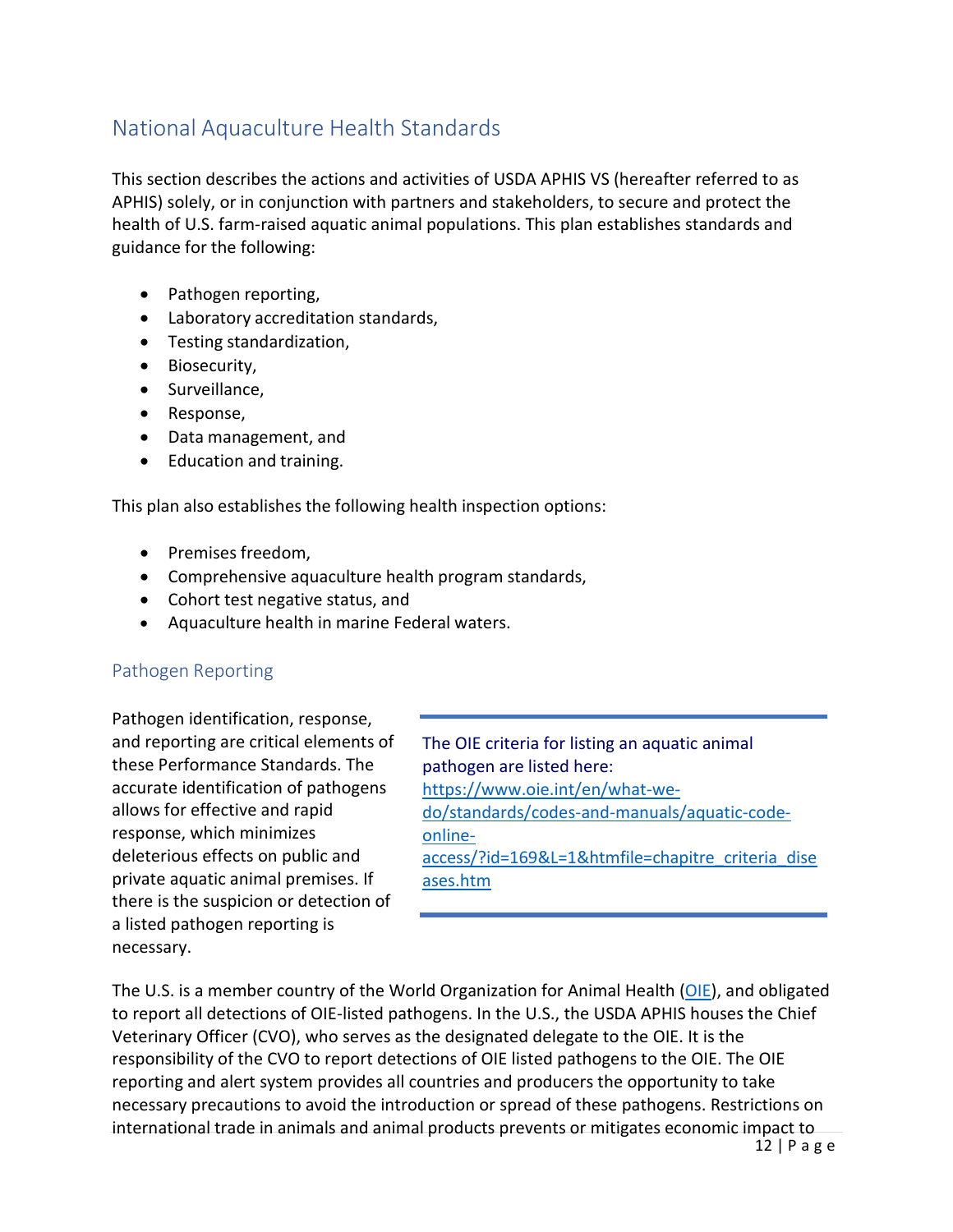## Information on NLRAD and the list of pathogens on the NLRAD may be found here:

*https:/[/www.aphis.usda.gov/aphis/ourfocus/ani](http://www.aphis.usda.gov/aphis/ourfocus/ani) malhealth/monitoring-andsurveillance/nlrad/ct\_national\_list\_reportable\_a nimal\_diseases*

premises and beyond those premises to wild populations, seafood and recreational supply chains and the ultimate consumer.

The APHIS oversees several programs which capture data used to make informed reports to national and global communities, principally the National List of Reportable Animal Diseases

[\(NLRAD\)](https://www.aphis.usda.gov/aphis/ourfocus/animalhealth/monitoring-and-surveillance/nlrad/ct_national_list_reportable_animal_diseases) and the National Animal Health Reporting System [\(NAHRS\)](https://www.aphis.usda.gov/aphis/ourfocus/animalhealth/monitoring-and-surveillance/SA_Disease_Reporting). On passage of the National List of Reportable Animal Diseases (NLRAD) Rule it will be codified in Title 9 of the CFR Part 57. The NLRAD outlines the legal obligation for all animal health professionals to report detections of NLRAD listed pathogens. OIE-listed pathogens and others of specific concern to the U.S. are listed in the NLRAD and categorized as either "notifiable diseases/ conditions" or "monitored diseases." Pathogens classified as notifiable encompass 1)foreign animal diseases, exotic vectors, and high priority endemic diseases which may cause serious impacts on animals, humans, or trade; 2) emerging diseases; and 3) disease incidents ofimportance in other regulations. Pathogens classified as monitored are OIE-listed and endemic in the U.S. The NLRAD specifies the process for reporting pathogens in each category.

APHIS reviews and updates the list of diseases in NLRAD annually, in collaboration with State Animal Health Officials (SAHOs), industry partners, Tribes, and other Federal agencies. All changes to the NLRAD are published in the Federal Register.

Each pathogen listed in the NLRAD has a case definition, and includes parameters used to determine when a test that is not negative is considered a suspect, presumed positive, or confirmed positive test result. All nonnegative test results of NLRAD listed pathogens must be reported to the USDA

Information on NAHRS may be found here: *https:/[/www.aphis.usda.gov/aphis/ourfocus/ani](http://www.aphis.usda.gov/aphis/ourfocus/ani) malhealth/monitoring-andsurveillance/SA\_Disease\_Reporting*

and SAHOs. State, Tribal, and Federal officials will determine how to proceed with further epidemiologic investigation (including additional sample collections), as well as additional testing needed to confirm or deny pathogen detection. Response actions will be determined by APHIS, SAHOs, and Tribes, as necessary, depending on the pathogen, its prevalence within the U.S., and circumstances of the affected population.

The National Animal Health Reporting System (NAHRS) was created by the US Animal Health Association (USAHA), American Association of Veterinary Laboratory Diagnosticians (AAVLD) and USDA for the reporting of both OIE and NLRAD listed diseases and other diseases of interest in aquaculture and terrestrial livestock populations in the U.S. APHIS and State authorities use the data from these reports for trade negotiations and to strengthen local surveillance, as well as guide decision-making processes on animal health issues. Individual animal owners and production sites are never identified in the information submitted to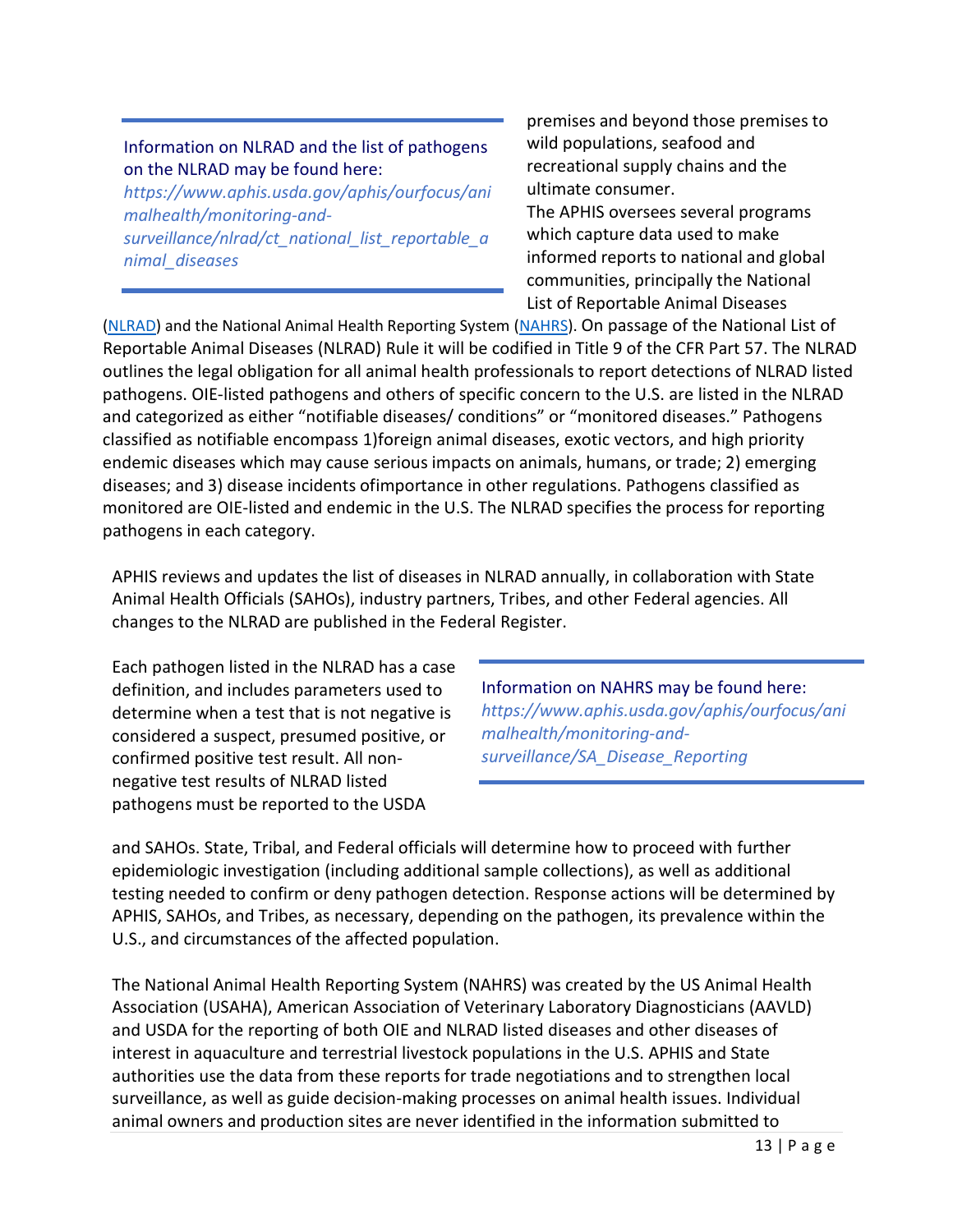#### NAHRS.

#### Laboratory Accreditation for Quality Management

Laboratories conducting services for their clients to support official testing for the purpose(s) of aquatic livestock health inspection (e.g., CAHPS and premises freedom) and/or to support animal trade, these laboratories are expected to operate under similar standards to ensure inter-laboratory consistency and robustness. These laboratory types may include, but are not limited to, private, public, university, or other laboratories. The standards outlined in this section apply to services required by a public or regulatory entity (such as State, Tribal, or Federal Government agencies, or international trading partners), for the purposes of assigning health status or verification to an aquaculture premises and/or group of aquatic livestock population. These standards do not apply to laboratories conducting clinical diagnostic work.

Currently, some diagnostic laboratories may not meet this Performance Standard. The TWG will adopt a phased schedule to provide laboratories a reasonable and constructive period of transition to meet the Standard.

#### **1. STANDARD: Laboratory Quality Management Accreditation**

Before a laboratory engages in official testing of animals or specimens to support aquatic livestock movement, trade and/or health status (including participating in programs such as CAHPS) it must provide documentation of laboratory quality management system accreditation acceptable to APHIS. Accreditation bodies may include, but are not limited to, the International Organization for Standardization (ISO) 17025 for quality management or the American Association of Veterinary Laboratory Diagnosticians (AAVLD).

#### **2. STANDARD: Laboratory Biosafety**

Laboratories conducting official aquatic livestock pathogen testing and/or research must meet, or exceed, biosafety level 2 requirements in accordance with the Center for Disease Control and Prevention (CDC) current edition of the [Biosafety in Microbiological and](https://www.cdc.gov/labs/BMBL.html) [Biomedical Laboratories](https://www.cdc.gov/labs/BMBL.html) (BMBL). Compliance with standard assures biocontainment of pathogens.

#### **3. STANDARD: Specimen Handling**

Laboratories conducting official testing must have procedures in place to ensure the integrity of specimens throughout their duration in the laboratory's possession. Procedures may include, but are not limited to, documentation of specimen transportation, receipt, handling, protection, retention and/or disposal. Specimen handling identification procedures are also required to avoid confusion between other specimens handled in the laboratory, or sample(s) derived from a given specimen. At a minimum, procedures must identify and document the following information for each specimen or derived sample: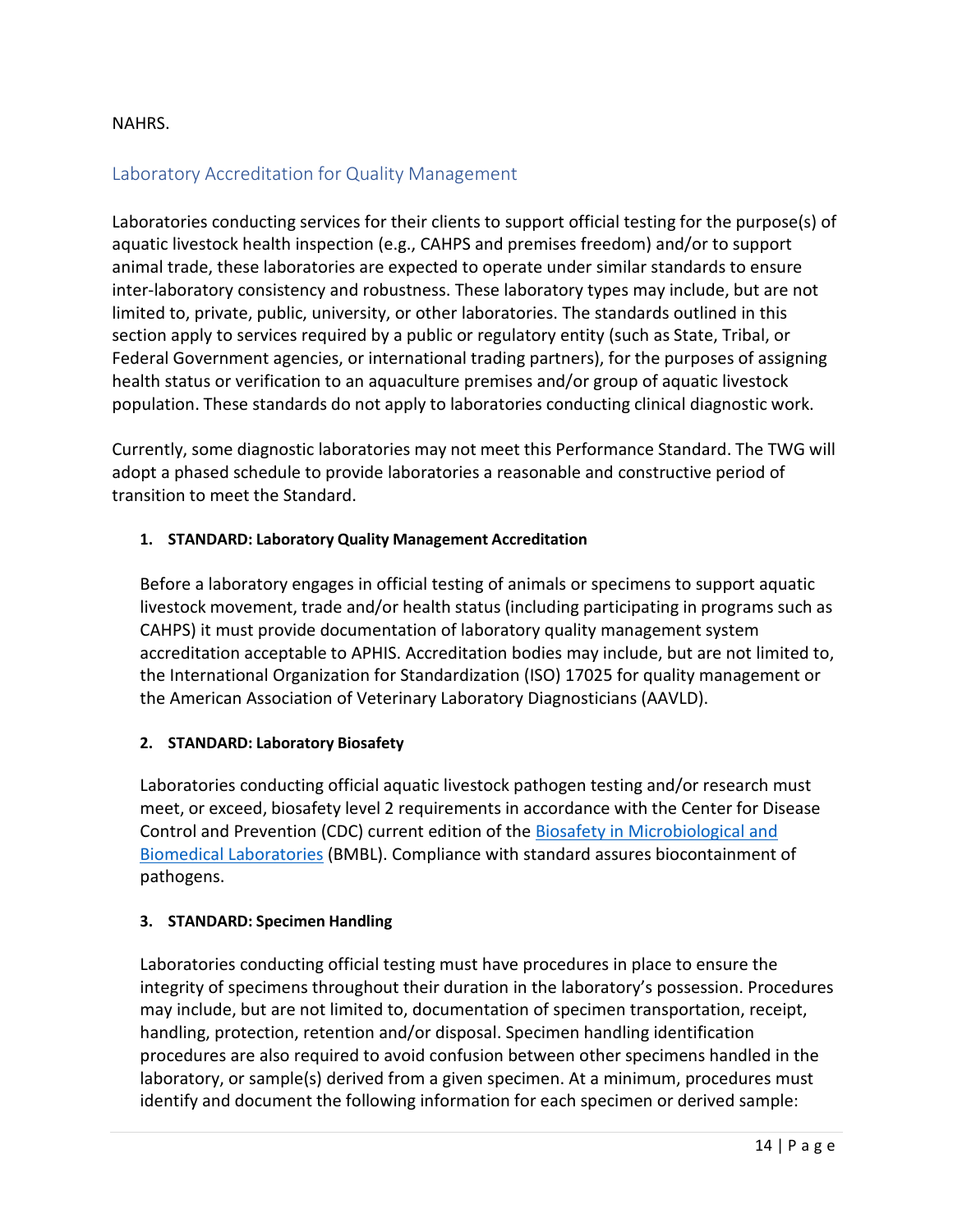- Submitting client,
- Location of the production facility the sample was derived from,
- When and who collected the sample,
- What sample type was submitted (e.g., species, tissue type), and
- Condition of samples upon arrival (e.g., temperature, integrity of packaging etc.).

## Testing Standardization for Determining Aquatic Livestock Health

When available validated assays should be used for official testing performed for national surveillance, commerce, or to demonstrate the health status of an aquatic livestock population or aquaculture premises.

In lieu of a validated test, laboratorians and diagnosticians in the U.S. may look to the current versions of th[e OIE Manual of Diagnostic Tests for Aquatic Animals, t](https://www.oie.int/en/standard-setting/aquatic-manual/access-online/)he ["Suggested P](https://units.fisheries.org/fhs/fish-health-section-blue-book-2016/)rocedures for the Detection and Identification of Certain Finfish and Shellfish Pathogen" (hereafter referred to as the Blue Book or BB), or assays published in peer-reviewed literature and are reviewed and accepted by the TWG that fit the intended purpose. If in doubt, laboratory management should consult with APHIS to determine which test(s) should be used for the official purpose(s) needed. For international export testing, the assay should meet trading partner requirements, if specified.

The following standards serve as a guideline to determine the best assay to use when testing for pathogens in aquatic livestock for official testing purposes.

## **1. STANDARD: Fit for Purpose**

For official testing the purpose for the testing must be known and declared ahead of sample collection and analysis. The test method that best suits the intended purpose for testing should be selected based on the known or estimated knowledge on the health or status of the animal population (e.g., assumed pathogen prevalence level (APPL)), test Sensitivity and Specificity, and finally why the test is being performed, i.e., screening, confirmation, or trade. The test selection should consider these factors to ensure that the test and handling, processing of samples are appropriate.

## **2. STANDARD: Broad Screening Methods**

Routine health screening for pathogens of concern should employ SOPs which may detect multiple pathogens if present in the animal or tissue being tested. For example, nontargeted, general screening may include virus isolation using cell lines that are susceptible to multiple viral pathogens, while targeted methods may include more targeted and specific methods such as polymerase chain reaction (PCR). When turnaround time or other factors (e.g., regulatory requirements) prevent the use of non-targeted, general screening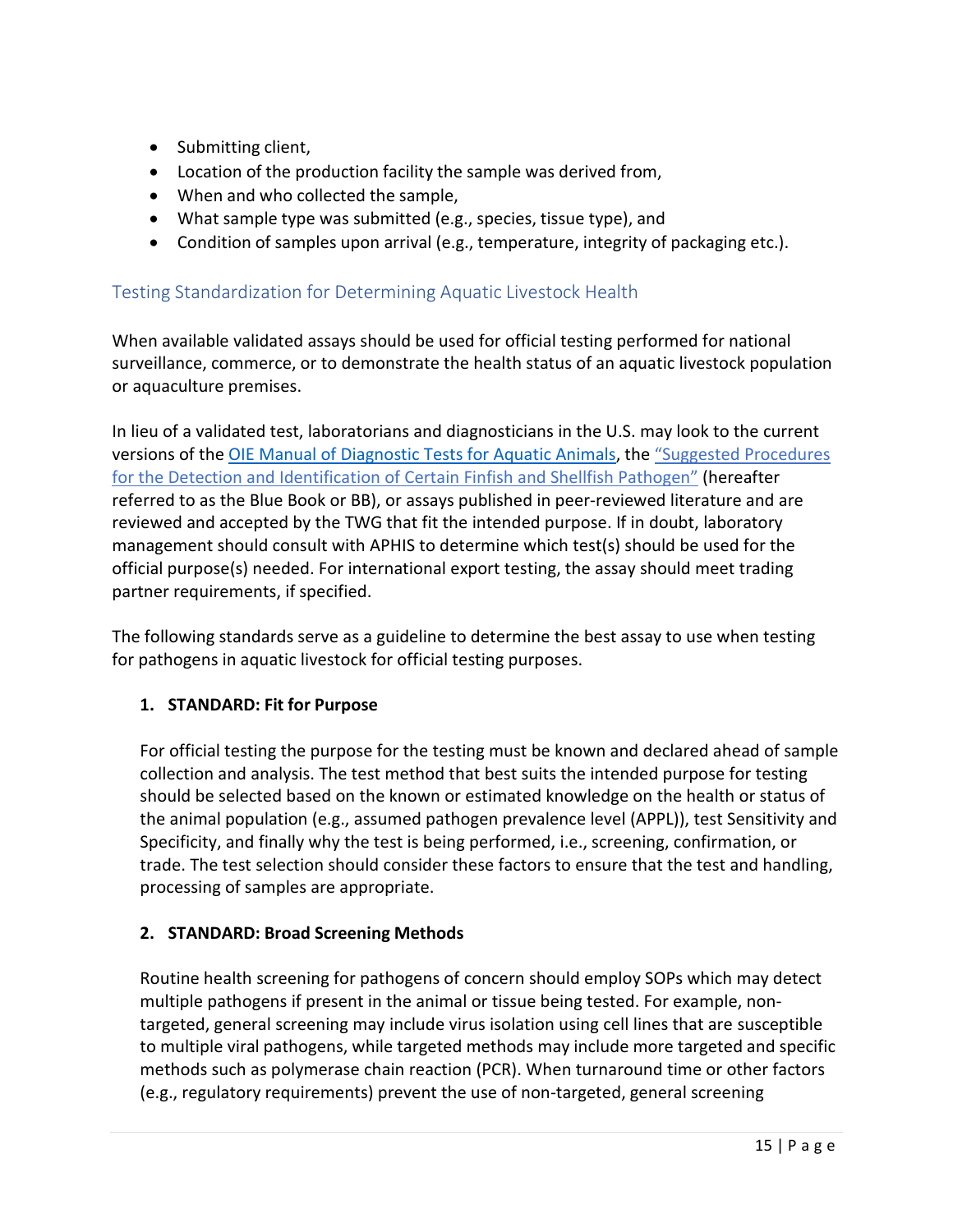methods, assay selection should meet the specified requirement (e.g., OIE methods, BB etc.).

## **3. STANDARD: Diagnostic Sensitivity (Se)**

Whenever possible select a diagnostic method that has data on diagnostic performance such as diagnostic sensitivity (Se) and specificity (Sp). Sensitivity and specificity are characteristics of a test for a particular pathogen. Sensitivity is the ability of a test to correctly identify animals or samples that *have a* particular disease. Whereas, specificity is the ability of a test to correctly identify animals or samples that *do not* have a particular disease. Knowing these characteristics of a test can help guide thinking on how many samples need to be collected to achieve health targets, such as a 2% assumed pathogen prevalence level, as well as being able to estimate the impact of pooling of tissues or animals on test performance. Additionally, having data on Se and Sp helps with test result interpretation and confidence in test results.

Because most official health testing is being conducted on animals which are not clinical for disease and/or are from populations or premises that are tested or assumed to be free of infection, the desire is to select a test with a high Se which increases the probability that a negative test result is truly negative.

#### **4. STANDARD: Pooling of Animals or Tissues**

The impact of pooling animals or tissues is sometimes needed to yield enough material (i.e., early life stages) to run a diagnostic assay. Further, pooling is desirable to minimize high costs associated with testing individual healthy animals to achieve or maintain premises or population health status. It is a concern when animals or tissues are pooled, particularly in populations of low pathogen prevalence, that there is an increase probability of false negative results because of pathogen agent dilution due to pooling. When pooling is necessary, adjustments may be made in diagnostic test Se (which can be assumed to decrease) as well as the number of samples collected and pooled to off-set the impact of pooling of these samples.

# Biosecurity for the Protection of Aquaculture and Aquatic Livestock Health

Biosecurity, or risk mitigation, refers to the practices and control measures which are implemented to protect against infection by pathogens or other harmful agents to support a healthy sustainable animal production system. Effective biosecurity measures may reduce the need for antimicrobial and parasiticide therapy to treat or control pathogens and parasites; this in turn reduces the development of antimicrobial and parasite resistance in premises settings. Biosecurity is a collective effort that requires all allied groups, like the APHIS, industry, states, and tribes, to protect the Nation's aquaculture producers, farm-raised animals, and natural resources.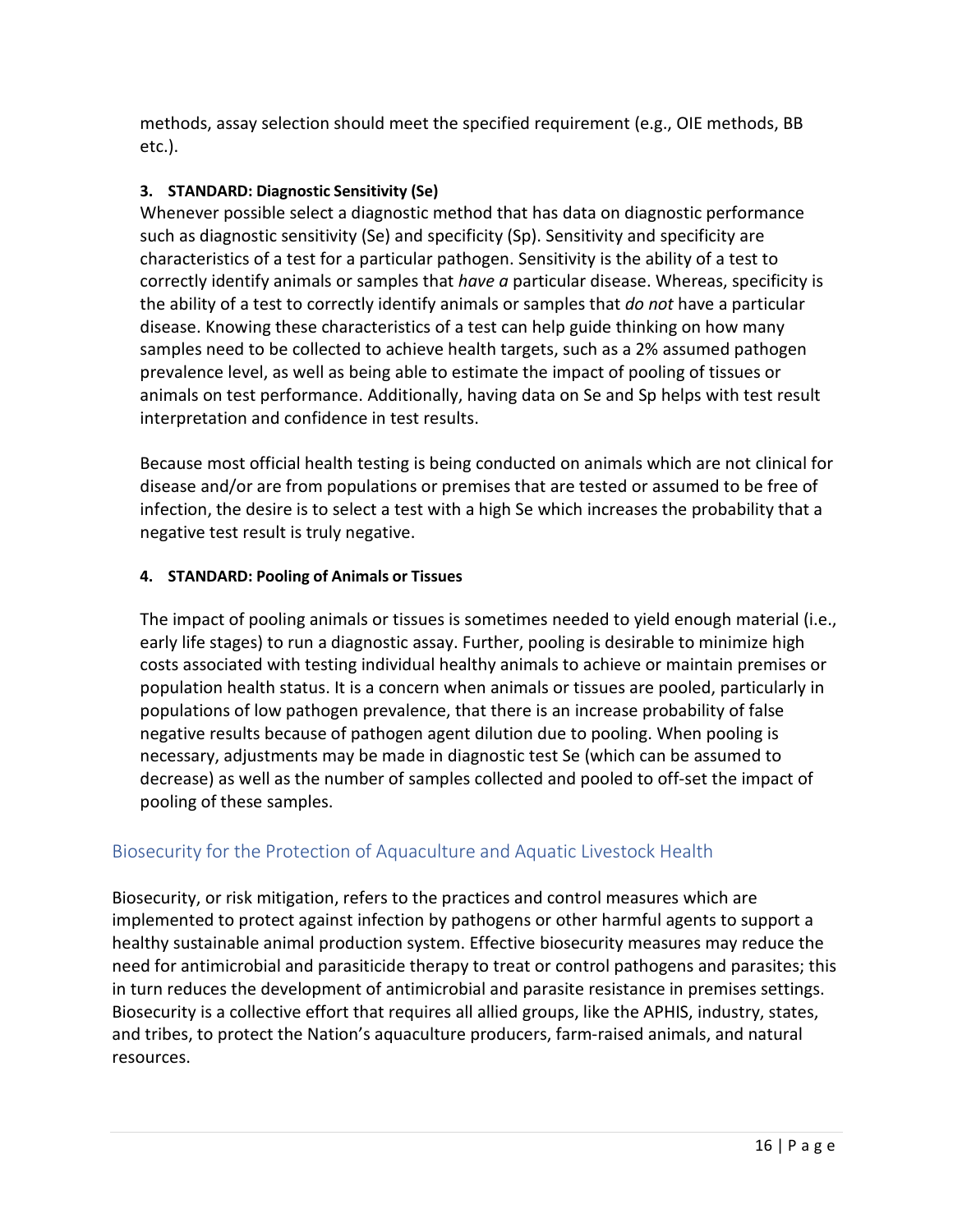As a delegate to the OIE, the U.S. follows the [OIE guidelines on basic biosecurity conditions](https://www.oie.int/index.php?id=171&L=0&htmfile=glossaire.htm) which state that the following conditions, at a minimum, are required to protect a country, region or farm from a specific disease:

- 1. Mandatory reporting of the disease or suspicion of the disease to the competent authority, **AND**
- 2. An internal early detection system (EDS), **AND**
- 3. Provisions to prevent the introduction of a specific pathogen into a country, region or farm or the spread of the pathogen within or from an affected country, region, or farm.

To meet these conditions, APHIS established the NLRAD and NAHRS reporting requirements. CAHPS helps to create the framework for an early disease detection system of pathogens at the premises level. Disease and species-specific health requirements are based on knowledge gained from national surveillance and risk assessments.

APHIS evaluates the need for import health controls of OIE-listed pathogens not known to exist in the U.S. (e.g., foreign animal pathogens), through national surveillance efforts, as described in this plan, and risk assessments performed by APHIS. If national surveillance reveals some pathogens exist in domestic wild animal populations, but not in farm-raised animal populations, then APHIS will evaluate the implementation of import controls and support on-farm surveillance to maintain trade. If surveillance reveals that a pathogen exists only in certain regions or certain populations in the U.S., then APHIS will determine, in partnership with industry and State entities, if local controls should be implemented to protect aquatic livestock.

For those pathogens APHIS has import controls for at the national level, State partners are encouraged to align their movement requirements with the national criteria.

Import controls for OIE-listed and emerging pathogens apply to interstate movement and holding of those pathogens by private and public laboratories or research facilities. This authority is afforded to APHIS under Title 9 CFR Part 122. APHIS will issue import or interstate transport permits for material/samples that contain a known OIE-listed aquatic animal pathogen (including pathogens that have been killed/inactivated); were derived from a known OIE-listed aquatic animal pathogen (including DNA/RNA and recombinants); or serve as a vector for a known OIE-listed aquatic animal pathogen. The permit may require certain conditions to be met for laboratories, such as effluent control to prevent unintentional pathogen release from these facilities.

At the premises level biosecurity is ensured through appropriate risk evaluation for each pathway that may exist for the pathogens of concern, species being cultured, and the production method used. The health inspection options of Premises Freedom and CAHPS both incorporate risk mitigation practices.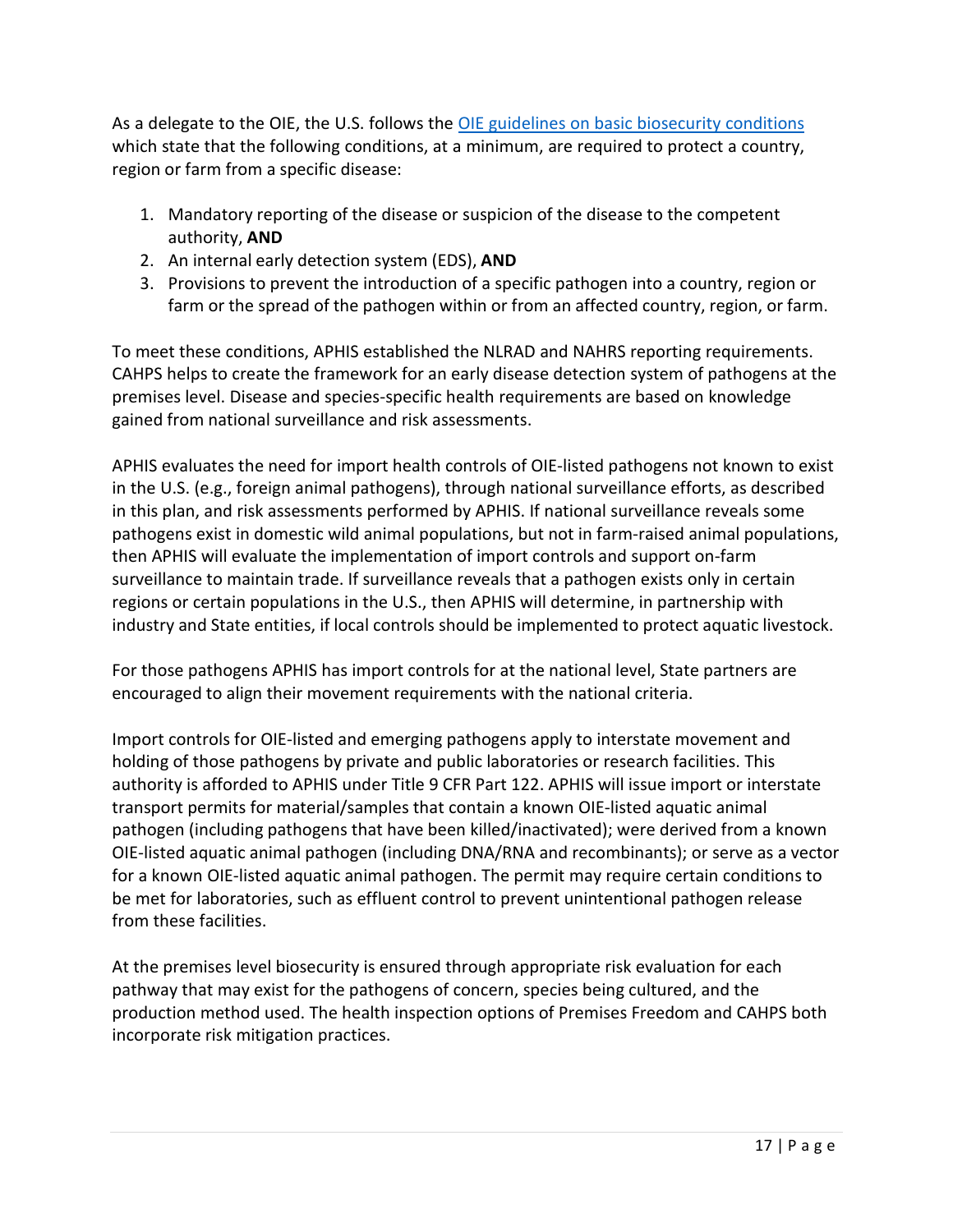## Surveillance for Aquatic Animal Pathogens

National surveillance of aquatic animal pathogens requires collaboration of APHIS and all partners involved in aquaculture health. Information collection and data analysis will improve decision-making on animal health and response at all levels: farm, region, State, and country. Efforts should prioritize OIE-listed and emerging pathogens that are not known to exist in the U.S. (i.e., foreign animal diseases), and focus on the goal of declaring disease freedom at the regional or country level.

To declare disease freedom at a national or regional level, the following elements are part of the process:

- 1. Design and launch national/regional surveillance for a specific pathogen,
- 2. Collect data from data streams,
- 3. Analyze data,
- 4. Report findings, and
- 5. Implement measures to secure the national or regional health status, based on findings.

Surveillance project design may include passive and active surveillance strategies. Data streams may include laboratory test results, observational surveillance, risk-based surveillance (e.g., testing most susceptible species or highly likely infected individuals), disease ecology or epidemiology studies, and expert elicitation.

Surveillance data will be used to support national, regional, and premises-level health claims that are then used to support trade, secure movement of aquatic animals domestically, as well as guide protections for natural resources. Additionally, an integrated national surveillance system affords early detection system (EDS), triggering a response that prevents unintentional spread of pathogens. National surveillance is conducted to support and guide on-premises surveillance plans, such as those required as part of the Comprehensive Aquaculture Health Program Standards (CAHPS), premises freedom or other health policies.

## Response to Threats to Aquaculture and Aquatic Livestock Health

Inevitably there will be threats to the health aquatic livestock in the U.S. In order to protect animal life and well-being, as well as trade and marketability, APHIS will lead the investigation and response to these events. When a detection of a NLRAD pathogen is found, reporting efforts should be in accordance with the "National Reporting of Aquatic Animal Pathogens" section of this plan. Information may be reportable only for monitoring and characterization of disease threat, before any action is taken in response to this detection. In most cases, the inclusion of a given pathogen on the NLRAD list implies some action may be necessary to control the disease.

If a NLRAD pathogen is found in wild aquatic animals, the agency responsible for the health of those animals will immediately notify APHIS, as well as the SAHOs. Additionally, notifications or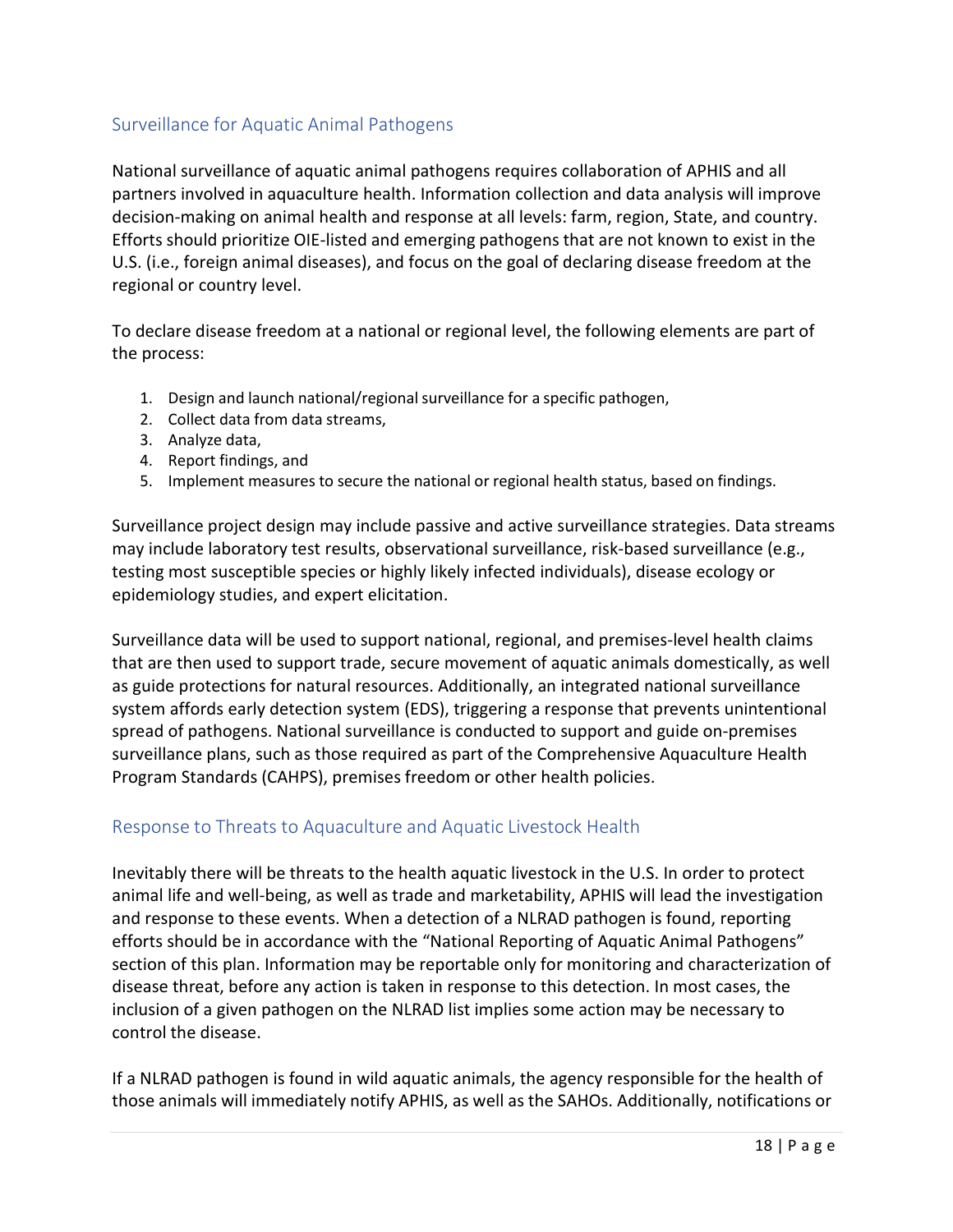alerts may be communicated to other public and private aquaculture facilities deemed at risk because of the detection.

Upon notification of a suspicion or detection of a NLRAD listed or emerging pathogen, APHIS will immediately initiate a plan that may include some or all the actions describe below.

- Work with local/regional authorities to appropriately quarantine or stop movement of affected populations.
- Determine if pathogen confirmation is needed.
- Determine if additional sampling and testing is needed.
- Initiate a premises epidemiological investigation, include the tracing of sources and animal movements.
- Make additional notifications as needed.
- Develop a response plan in agreement, as necessary, with industry, State, Tribes, and other Federal agencies and involved parties.
	- a. Develop and sign a premises plan agreement for the release of quarantine or hold order.
	- b. Develop secure movement plans for unaffected animals to leave the affected premises, or for affected animals to move to a terminal market.
- Launch the response plan including provisions for animal disposition, cleaning, and disinfection.
- Assist the affected facility or region in regaining health status.
- Conduct an after-action review.

Indemnification and other financial [assistance](https://www.fsa.usda.gov/programs-and-services/disaster-assistance-program/emergency-assist-for-livestock-honey-bees-fish/index) to eligible impacted private aquaculture facilities will be determined by APHIS. Privately held aquaculture operations that participate in CAHPS may influence eligibility and receive priority over facilities not participating in CAHPS.

# Management of Aquatic Livestock Health Data

For APHIS to make claims about the status, prevalence, and absence of aquatic animal pathogens in the U.S., data must be collected, stored, and analyzed. APHIS conducts data management and analysis in compliance with the Foundations for Evidence-Based Policymaking Act (Evidence Act; P.L. 115-435), and the laws and guidance established by the National information collected by a Federal Government agency. Together, the Evidence Act and NIST [RMF](https://gcc02.safelinks.protection.outlook.com/?url=https%3A%2F%2Fwww.nist.gov%2Fcyberframework%2Frisk-management-framework&data=02%7C01%7C%7C05904f521ae84d808e5a08d849cc693e%7Ced5b36e701ee4ebc867ee03cfa0d4697%7C0%7C0%7C637340489569996625&sdata=9FdDCCH47b3UnboLemf%2B0%2FII7kEAnDsu1fwOnSonIn8%3D&reserved=0) form a risk management framework that outlines the controls, processes, systems, and operating plans used to protect the integrity and source of data collected.

When APHIS reports analyses of collected data, it will be aggregated to the highest level such that no premises or personal identifying information will be revealed.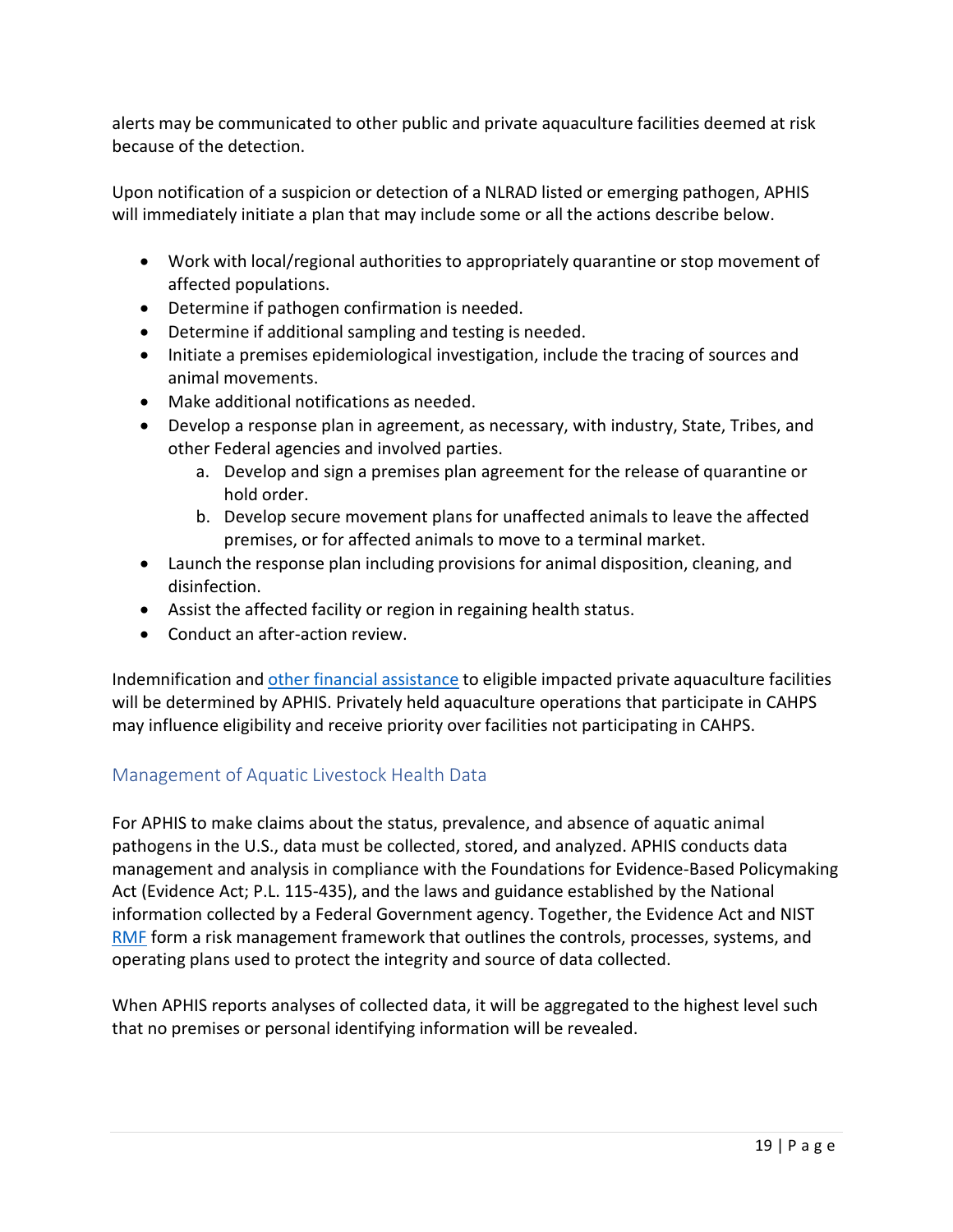# Education and Training to Support Aquaculture and Aquatic Livestock Health

Protection of U.S. aquaculture and aquatic livestock depends on educated aquatic animal health professionals working in partnership with private operations. APHIS supports partnership and collaboration of all professionals working in the field of aquatic animal health. These professionals include veterinarians, geneticists, researchers, extension agents, laboratorians, diagnosticians, and others who have training and knowledge on aquaculture production and aquatic animal health.

APHIS manages the National Veterinary Accreditation Program [\(NVAP\)](https://www.aphis.usda.gov/aphis/ourfocus/animalhealth/nvap/NVAP-Reference-Guide/Table-of-Contents). Veterinarians issuing health certificates must be APHIS accredited. The NVAP establishe[s standards for accreditation](https://www.aphis.usda.gov/aphis/ourfocus/animalhealth/nvap/NVAP-Reference-Guide/Appendix/9-CFR-PARTS-160-161-and-162) and offers categories of accreditation based on target species. Veterinarians issuing international health certificates, assisting with disease outbreak response, and practicing medicine in offshore facilities must comply with the requirements for category II accreditation status. Veterinarians must establish a valid veterinarian-client-patient relationship [\(VCPR\)](https://www.avma.org/resources-tools/pet-owners/petcare/veterinarian-client-patient-relationship-vcpr) with aquaculture clients as directed by States and Federal government agencies. A VCPR establishes that the veterinarian assumes the responsibility for making medical diagnoses and prescribing treatment.

APHIS, like the American Veterinary Medicine Association (AVMA), recognizes veterinary telemedicine as a tool that uses electronic/digital communications for the exchange and assessment of health information and status. The opportunities and application of telemedicine in aquaculture is yet to be fully appreciated. A veterinarian may employ telemedicine technology in aquaculture if a VCPR exists and is conducted in accordance with existing State and Federal laws.

APHIS recognizes the importance and role of non-veterinary professionals in the field of aquatic animal health. While veterinarians must conduct, supervise, or oversee certain activities to fulfil Federal or other requirements or expectations (e.g., those written or implied by a trading partner), non-veterinarians are critical to the overall health and expansion of U.S. aquaculture. These non-veterinary professionals include, but are not limited to [Fish Health Pathologists](https://units.fisheries.org/fhs/certification/certified-fish-pathologist/) and [Fish Health Inspectors](https://units.fisheries.org/fhs/certification/aquatic-animal-health-inspector/) certified by the [American Fisheries Society Fish Health Section](https://units.fisheries.org/fhs/) (AFS FHS), those employed by State or Tribal entities to carry out aquatic animal health work, as well as extension personnel working in the field of aquaculture.

## Voluntary Aquatic Livestock Health Inspection Options

Aquatic animal health inspections are performed to support culture, movement, marketability, and trade of healthy animals. A health inspection, for the purposes of this plan, includes all activities related to the determination of a health designation conferred to a population of animals or the premises on/in which the animals are raised.

Activities conducted under a health inspection include, but are not limited to: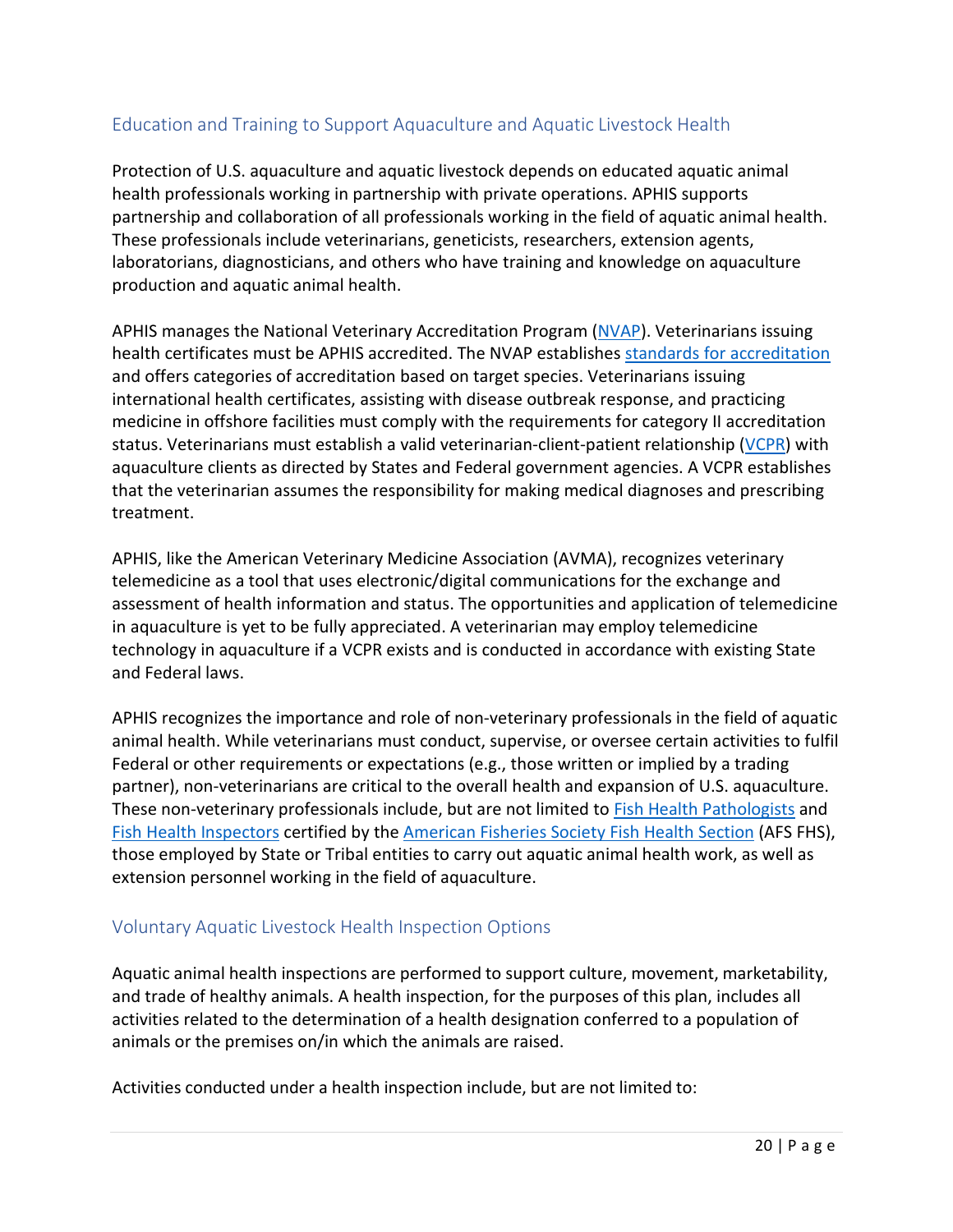- Routine observation of animal populations for signs of disease,
- Routine testing for pathogens of concern,
- Implementation of biosecurity practices and control measures to protect animal health, and
- Record-keeping/documentation of treatments, morbidity and mortality rates.

Health inspections must be conducted in a manner that demonstrates a health status that can be verified.

APHIS is the Competent Authority for aquatic livestock health and provides certification based on inspections conducted to establish, manage, and maintain a health status for an aquaculture premises and aquatic livestock populations. APHIS offers four voluntary options for aquatic livestock health inspections and recognition of aquaculture premises. Regulatory requirements set forth by another entity or trading partner may be satisfied by participating in a health inspection program with Federal oversight.

The APHIS aquaculture health inspection options are:

- 1. Premises Freedom for Specific Pathogens in Aquaculture Settings,
- 2. Comprehensive Aquaculture Health Program Standards (CAHPS),
- 3. Cohort Test Negative Status for Specific Pathogens in Aquaculture Settings, and
- 4. Aquaculture Health in the Exclusive Economic Zone.

These programs are voluntary; but once enrolled, adherence to the requirements under each is mandatory. If a participating entity is not able to maintain compliance with the requirements, the status of that premises or animal population will be suspended or revoked by APHIS until compliance and status is regained, as determined appropriate by APHIS.

#### **1. OPTION: Premises Freedom for Specific Pathogens in Aquaculture Settings**

*This option is for private aquaculture operations that need oversight and approval by APHIS to meet commerce requirements for specific pathogens, and do not participate in CAHPS. This standard is also a pathway to enrollment and participation in CAHPS.*

The following criteria for surveillance and risk mitigations must be met to demonstrate premises freedom for specific pathogens.

#### a. **Specific Pathogen Surveillance – sampling**

At a minimum, the premises must maintain at least two years of historical test negative status for the pathogen(s) of concern established by the sampling and testing requirements below. In addition, populations are routinely monitored for health abnormalities. Any suspicions or detections of disease, pathogens or agents of concern are reported to APHIS.

Testing of representative samples to provide 95% confidence that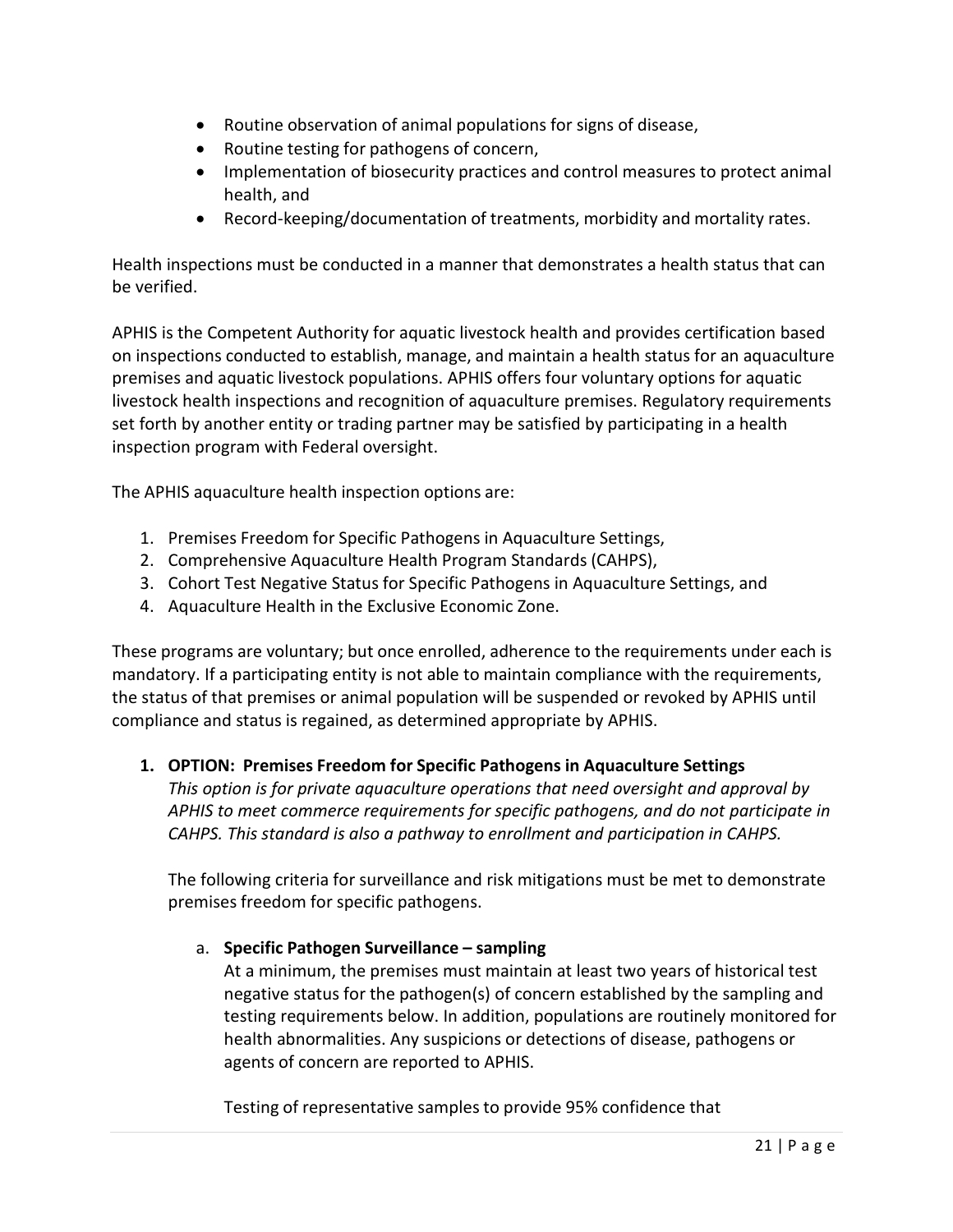disease(s)/pathogen(s) of concern will be detected in the population given a prevalence of 2% or less. Sample selection criteria should be based on susceptible species, life stage, and season which offer the best opportunity to detect the pathogen with the appropriate diagnostic test. If moribund animals are available, they should be sampled.

#### b. **Risk Mitigations**

Risk mitigations must be outlined in a written biosecurity plan, with associated activity logs and SOPs, addressing pathogens of concern in all the following areas.

- 1) Animals
	- a) Only animals of known, equal or higher health status are allowed onto the premises, **AND**
	- b) Animals must be housed separately by life stage and year class on the premises and/or adhere to all-in all-out management practices.
- 2) Water
	- a) Influent water originates from a secure water source free from pathogens of concern, such as well or ground water, **OR**
	- b) Influent water is treated and/or managed in a manner to prevent the introduction of pathogens of concern.
- 3) Feed
	- a) Feed ingredients DO NOT contain pathogen(s) of concern for susceptible or vector species
- 4) Vectors/Fomites
	- a) Cleaning and disinfection protocols are appropriate for pathogens of concern, **AND**
	- b) Fallowing is instituted for "hard breaks" between year classes/life stages, as appropriate for pathogens of concern, **AND**
	- c) Parasite, pest, and predator management as appropriate for pathogens of concern.

## **2. OPTION: Comprehensive Aquaculture Health Program Standards (CAHPS)**

This option requires that all five pillars of CAHPS are implemented for the management of aquatic livestock health. APHIS oversees participation and compliance in CAHPS. CAHPS is a series of premises specific best practices that protect aquatic animal health, enhance individual premises biosecurity, and, most critically, describe methods for aquaculture production facilities to observe to facilitate commerce, movement, standards of international equivalence for trade purposes, and marketability of aquatic animals. Participation in CAHPS, allows risk and pathogen-based reductions in testing over time without compromising the integrity of the health status of the animal population or site.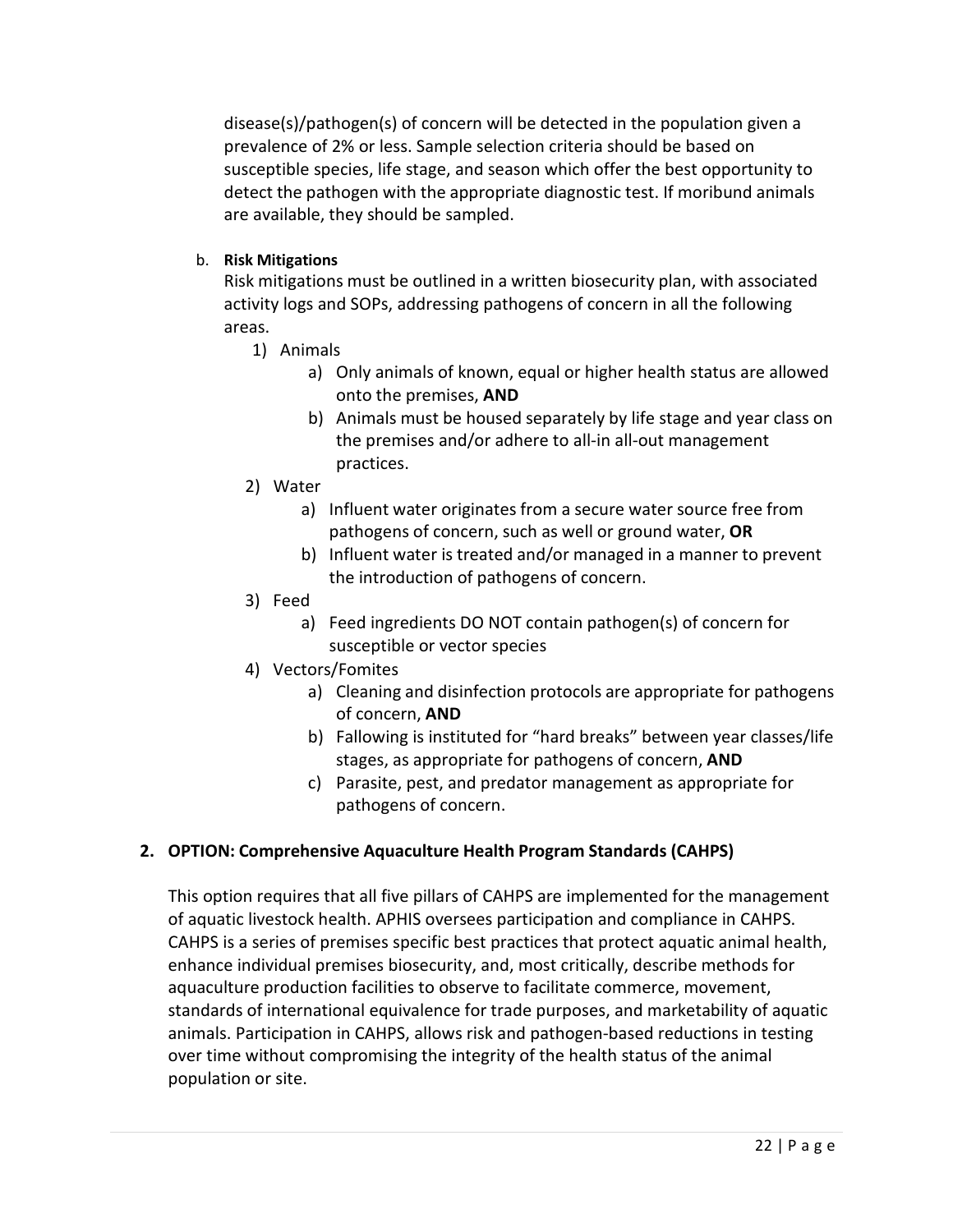APHIS supervises CAHPS through premises inspections to verify compliance with all pillars as described in the CAHPS site-specific health plan. Third party verifiers may be used for the auditing of compliance with CAHPS.

**PILLAR 1:** *Aquatic Animal Health Team* – A CAHPS participant must identify the aquatic animal health and aquaculture professionals that will assist with the site-specific health plan that is required. This team of experts may be composed of the premises animal health manager, APHIS accredited (category II) veterinarians, American Fisheries Society (AFS) certified professionals, diagnostic laboratory representatives, and other knowledgeable subject matter experts including, but not limited to, extension personnel and consultants. The premises' management will designate a leader of this aquatic animal health team (AAHT). The leader is responsible for a developing and maintaining a communication plan with the rest of the AAHT and APHIS inspectors.

This team will determine pathogens of concern (e.g., pathogens of regulatory or production concern); risk mitigation strategies; and disease detection and reporting strategies, which must be outlined in a surveillance plan. An APHIS accredited veterinarian must be identified to lead disease investigations, treatment, reporting, and other responses, as needed. This team is responsible for site-specific training protocols for personnel on aquatic animal health and specific diseases of concern. Management and the accredited veterinarian share responsibility for reporting and maintaining open communication with APHIS and other appropriate entities. It is the responsibility of the CAHPS participant to ensure that the professionals working on their AAHT communicate with each other, and that all team members are knowledgeable of the animal health status of the premises.

Veterinarians participating on the team must be able to demonstrate a valid veterinaryclient patient relationship (VCPR) as described by the American Veterinary Medical Association (AVMA) and State veterinary boards, as well as maintain APHIS accreditation under NVAP.

**PILLAR 2:** *Premises Specific Risk Evaluation* - CAHPS participants must have a written biosecurity or risk mitigation plan that details the practices on the premises, including SOPs and means of record-keeping that facilitates periodic auditing.

A premises specific risk evaluation should be conducted annually. A risk evaluation consists of four steps which lead to the development of appropriate management practices to minimize disease risks. It includes strategies to prevent the introduction, spread, and/or release of pathogens of concern. A written site-specific biosecurity plan describes the risk mitigations needed for biosecurity and surveillance specific to the pathogens and pathways identified.

The CAHPS risk evaluations are comprised of four steps.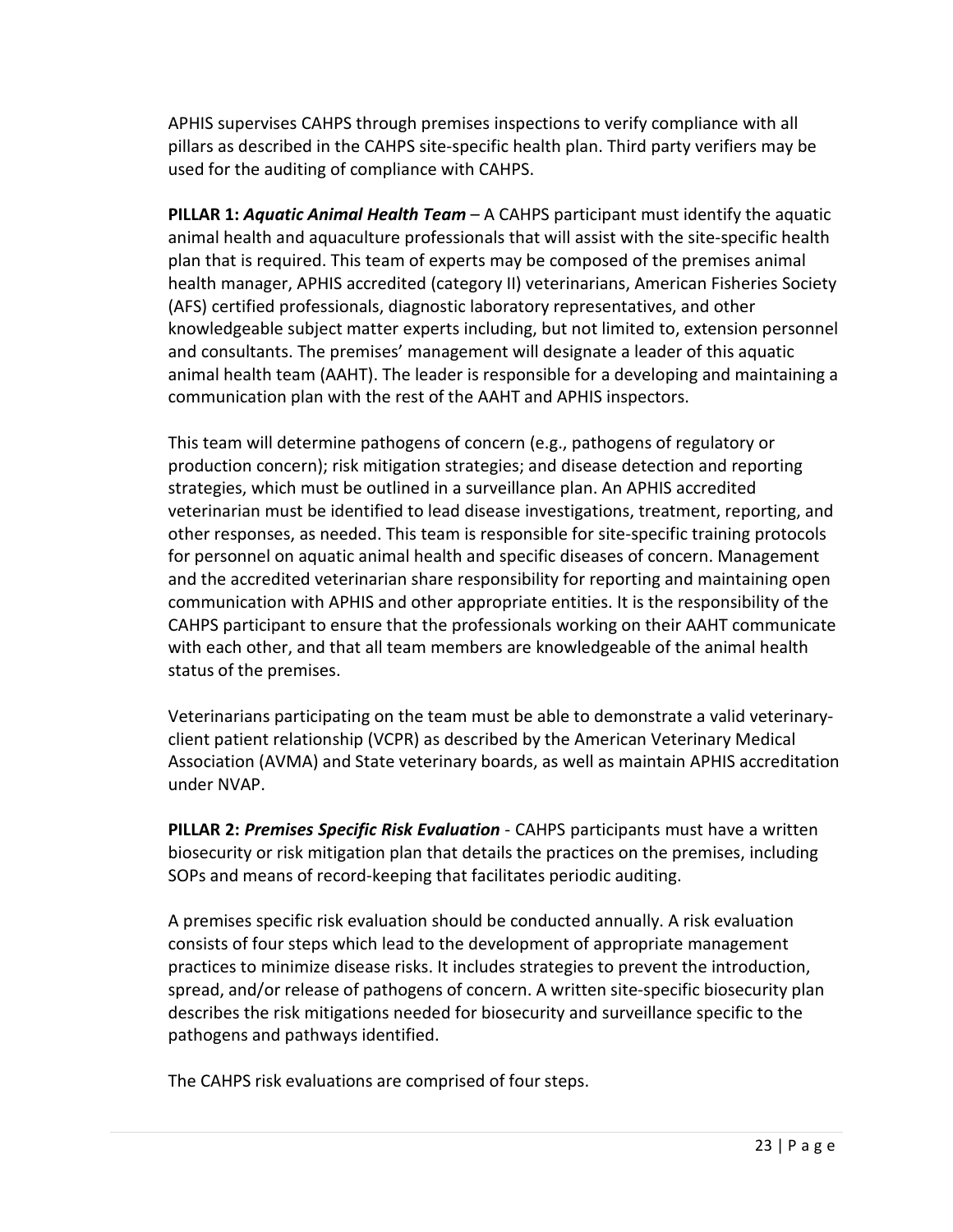1. *Risk identification* – is a systematic premises-specific assessment performed by the AAHT. In this step, pathogens of concern are identified based on the susceptibility of the species being cultured and health requirements needed to meet end use purpose(s).



- 2. *Risk Characterization* The AAHT examines the pathways or critical control points (CCP), by which specific pathogens could enter, spread through, or be released from the premises. This step may also identify factors that affect population vulnerability to a pathogen, as well as husbandry or management practices that might increase premises exposure to risk (e.g., water source, feed, cleaning and disinfection).
- 3. *Risk mitigation*  AAHT implementation of biosecurity practices appropriate for the pathogens and pathways identified in previous risk steps. At a minimum the site-specific biosecurity plan should address these biosecurity factors:
	- a. Animal introductions, management (e.g., separation of life stages and year class) and movement on premises, including the use of quarantine facilities,
	- b. Water source, water quality and treatment,
	- c. Feed type, storage, and source,
	- d. Vector control and mitigations by management for both mechanical and biological vectors, and
	- e. Fomite management, including cleaning and disinfection.
- 4. *Risk communication* AAHT method(s) used to communicate the premises' biosecurity risk management practices to workers, visitors, and service personnel. Elements of this step include, but are not limited to, signs, SOPs, and other forms of information sharing.

**PILLAR 3:** *Surveillance and sampling* – Premises specific surveillance plans are driven by the needs and goals of the premises, and by the national surveillance standards. The AAHT will develop a surveillance strategy for the submission of diagnostic specimens to a laboratory that meets their animal health, movement and/or trade needs. The surveillance and sampling strategies for pathogens of concern will depend on the disease risks and susceptibility of the species being cultured, and the business objectives, such as stocking into public or private open waters, interstate movement, or international export of live animals. CAHPS uses risk-based surveillance strategies to determine the sampling numbers and frequency. Risk-based methods require knowledge of site and/or regional factors which impact the vulnerability and animal susceptibility to pathogen introduction. Risk-based surveillance also provides a mechanism for reductions in sampling over time for pathogens that are repeatedly demonstrated as absent. Participation in CAHPS does not supersede or negate any health requirements established by trading partners, domestic or international.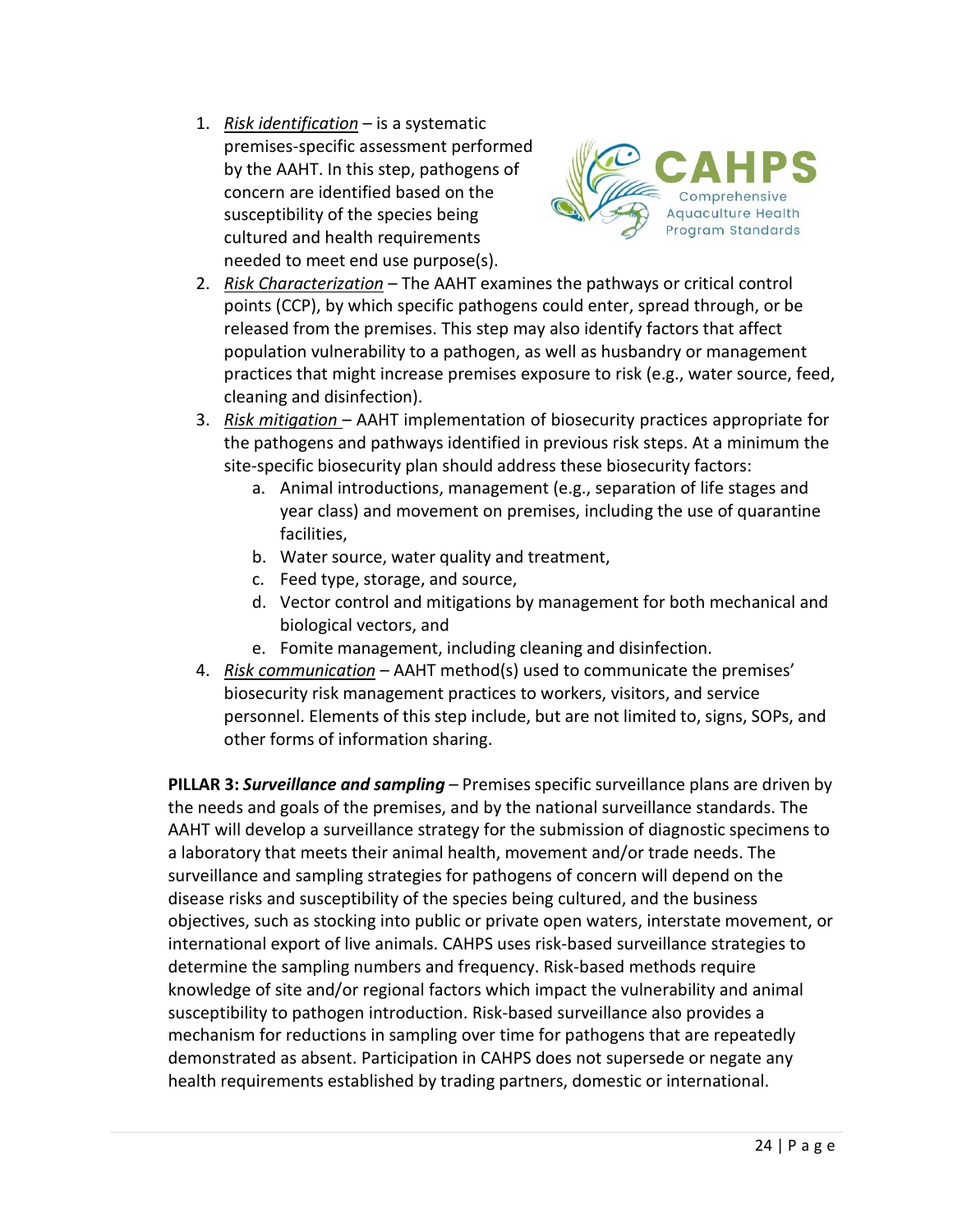Routine active and passive premises surveillance will establish acceptable premises specific morbidity and mortality rates, which may vary by life stage, environmental factors, or production activities. Identifying these thresholds is important to determine when unusual or unexpected changes in health occur. Routine observational surveillance, as well as knowledge of animal production and disease, are fundamental factors for detection of early signs of infectious and non-infectious disease.

Factors that impact surveillance validity and scope are the sampling strategy, and the diagnostic tools used to detect pathogens of concern in the samples collected. A welldeveloped surveillance plan must account for changing risk factors and adjust the frequency or number of samples collected for testing.

**PILLAR 4:** *Disease Investigation* – When morbidity and/or mortality rates exceed AAHT determined acceptable premises-specific thresholds, the CAHPS participant must initiate a disease investigation to determine the cause of the problem. Disease investigations will vary depending on the scope, pathogenicity, and specific pathogen suspected. A CAHPS disease investigation has four steps:

- 1. Realization of a problem,
- 2. Internal communication of the problem,
- 3. Targeted sample collection, and
- 4. Diagnostics and identification of cause.

If a foreign animal disease, or a disease that is otherwise required to be reported is suspected, the event should be reported by the AAHT. An investigation by State/ Federal authorities will aid in diagnosis.

If diagnostic evaluation indicates that treatment is warranted using an antimicrobial product, the usage of these compounds must be recorded, and the product label or veterinarian prescribed treatment implemented.

**PILLAR 5:** *Response, Reporting and Recovery* – CAHPS participants must establish aquatic animal health management infrastructure (i.e., technical expertise, risk management) capable of identifying and responding to pathogen findings as well as pathogen response contingency plans. Responses to disease outbreaks are conducted by the AAHT.

If the AAHT suspect or know a NLRAD listed pathogen (includin[g OIE-listed pathogens](http://www.oie.int/animal-health-in-the-world/oie-listed-diseases-2015/)) is the cause of disease or present on the site, they must notify the appropriate State and/or Federal Government authorities. Reporting the presence of pathogen(s) will not necessarily lead to Federal or State regulatory actions. Disease events or detection of pathogens of concern will not impact a premise CAHPS status but may affect marketability due to concerns with disease spread.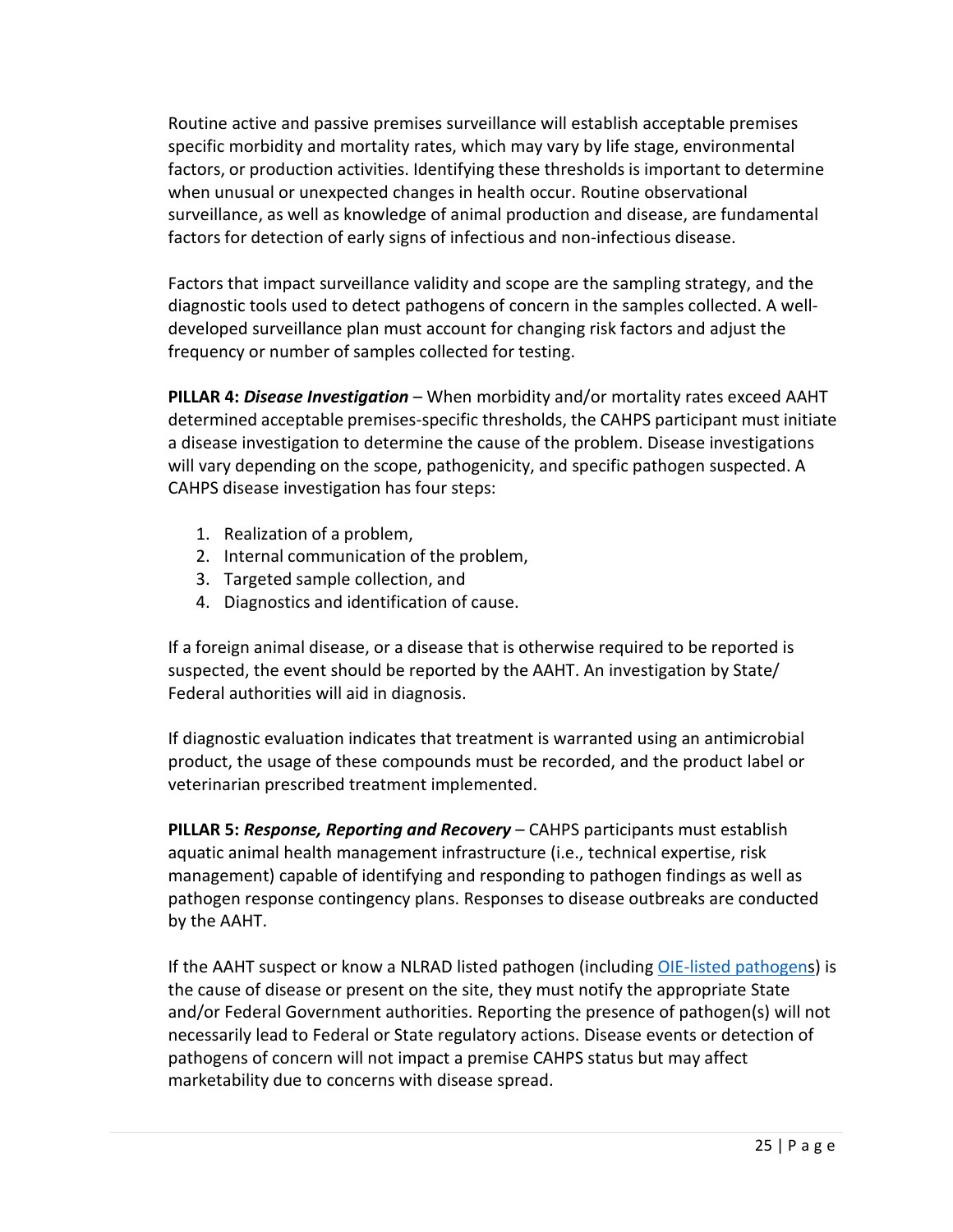**3. OPTION**: **Cohort Test Negative Status** for Specific Pathogens in Aquaculture Premises *This option is for private aquaculture operations that need oversight and approval by APHIS to meet requirements for commerce and do not participate in CAHPS.*

To demonstrate cohort test negative status from specific pathogens, biosecurity must be maintained around the tested population as described by criteria established by APHIS.

For status as cohort test negative for specific pathogens of concern in aquaculture premises, a premises must meet all the following criteria listed below

- a. A representative sample, appropriate for the purpose of testing and pathogen(s) of concern, must be collected and tested within 45 days prior to movement, and test negative for the pathogen(s) of concern.
- b. Samples must be collected by or the under supervision of an accredited veterinarian.
- c. At the time of sample collection, the cohort was visually



examined and found to be free of signs of infection and disease. If moribund animals are present, they must be included in the sample.

- d. Biosecurity practices must be in place for the tested cohort population at the time of sample collection through to time of movement or shipment.
	- 1) Once samples have been collected, no animals may be introduced into the sampled population.
	- 2) Cohorts must remain isolated OR in the same system in which they were tested with no change in risk of exposure to pathogen(s) of concern.
	- 3) During the time of segregation there is no unexplained or unusual morbidity or mortality.
	- 4) Only water from this site of the same health status as shipment is used in this shipment.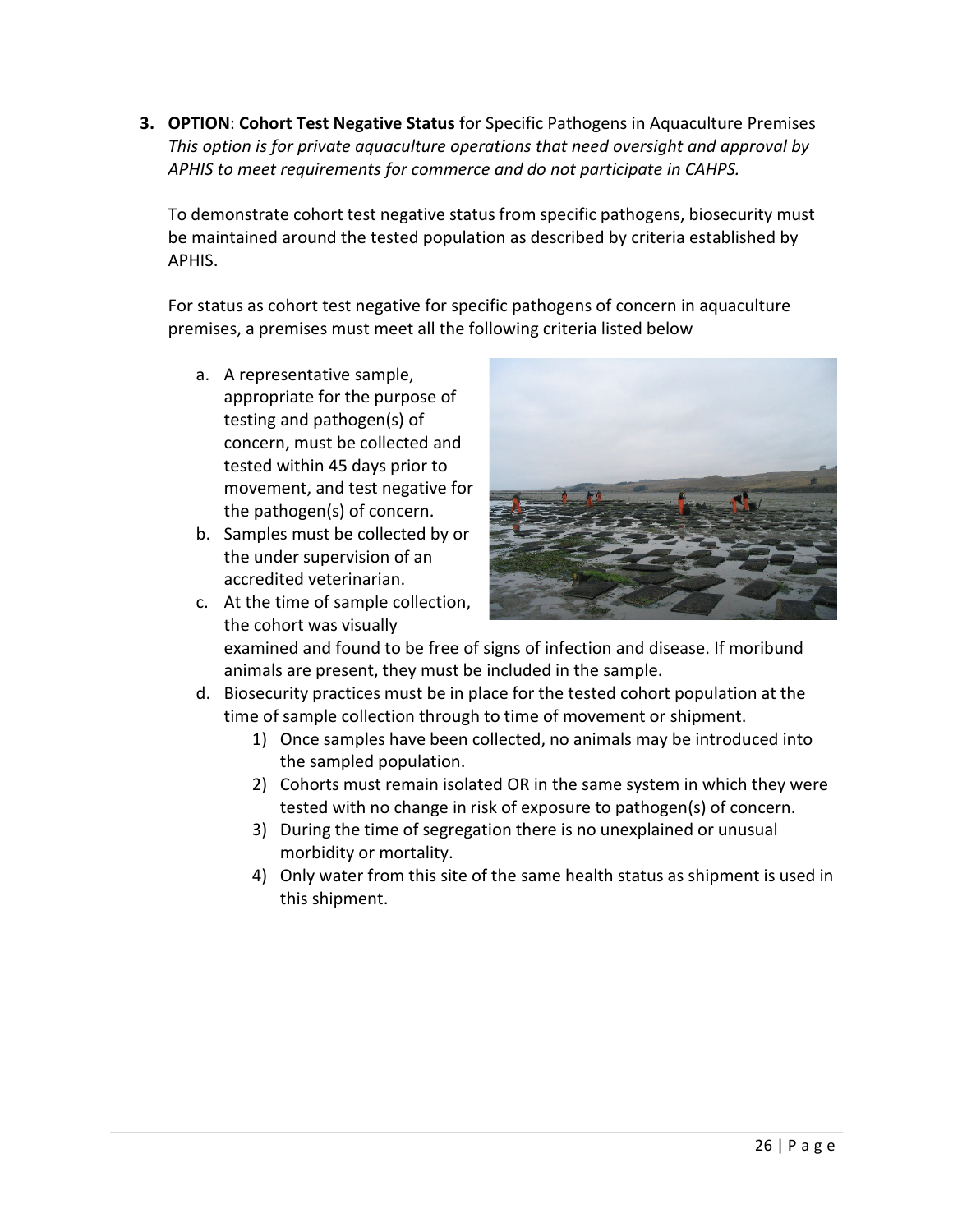|                          | <b>AFS BB</b> | <b>CAHPS</b>                                 | <b>Premises Freedom Cohort Freedom</b> |                     |
|--------------------------|---------------|----------------------------------------------|----------------------------------------|---------------------|
| Lot* Based               | Yes           | As needed                                    | <b>No</b>                              | Yes                 |
| Farm <sup>*</sup>        | Yes, if       | Yes                                          | Yes                                    | No                  |
| <b>Based</b>             | every lot     |                                              |                                        |                     |
|                          | tested        |                                              |                                        |                     |
| Inspection               | Annual        | Bi-annual                                    | Bi-annual                              | As needed           |
| Frequency                |               |                                              |                                        | AV                  |
| Eligible<br>Collectors   | AV,<br>SAHO,  | AV, SAHO, AFS                                | AV                                     |                     |
|                          | <b>AFS</b>    |                                              |                                        |                     |
| Selection of             | Yes, if       | Yes, if present                              | Yes, if present                        | Yes, if present     |
| Moribund                 | present       |                                              |                                        |                     |
| APPL/CI                  | 5%/95%        | 2%/95% or as needed                          | 2%/95%                                 | 2%/95% or as        |
|                          | $(max = 60$   |                                              |                                        | needed              |
|                          | for lot or    |                                              |                                        |                     |
|                          | 60/lot        |                                              |                                        |                     |
|                          | for farm)     |                                              |                                        |                     |
| Pathogen-                | No            | Yes, may able to justify a                   | <b>No</b>                              | No                  |
| based                    |               | different pathogen                           |                                        |                     |
| Reductions               |               | prevalence given<br>pathogen/host/environmen |                                        |                     |
|                          |               | t/management practices                       |                                        |                     |
| Risk-based               | No            | Yes, after 2 yrs. or history                 | <b>No</b>                              | No                  |
| Reductions               |               |                                              |                                        |                     |
| Sample                   | Yes           | Yes                                          | Yes                                    | Yes                 |
| Handling                 |               |                                              |                                        |                     |
| Guidance                 |               |                                              |                                        |                     |
| Laboratory<br>Quality    | No<br>require | AAVLD/ISO/NAHLN                              | AAVLD/ISO/NAHL<br>N                    | AAVLD/ISO/NAH<br>LN |
| Managemen                | ment          |                                              |                                        |                     |
| t Standard               |               |                                              |                                        |                     |
| <b>Risk</b>              | Minimal       | Yes, acknowledges varying                    | <b>No</b>                              | Yes-around lot      |
| mitigation               |               | degrees                                      |                                        |                     |
| Oversight                | None          | <b>APHIS</b>                                 | <b>APHIS</b>                           | <b>APHIS</b>        |
| Detection                | <b>BB/OIE</b> | OIE/BB/Other (at least                       | OIE/BB/Other                           | OIE/BB/Other        |
| Assay SOPs               | (assume       | >85% Sn; assume 100% Sp                      | (>85% Sn; assume                       | (>85% Sn;           |
|                          | s 100%        | per confirmatory testing)                    | 100% Sp per                            | assume 100% Sp      |
|                          | Sn/Sp)        |                                              | confirmatory                           | per confirmatory    |
|                          |               |                                              | testing)                               | testing)            |
| <b>CAHPS</b><br>Eligible | No            | Yes                                          | Possible                               | No                  |

**Table 1**. Comparison of different inspection options for the establishment of premises or population health status.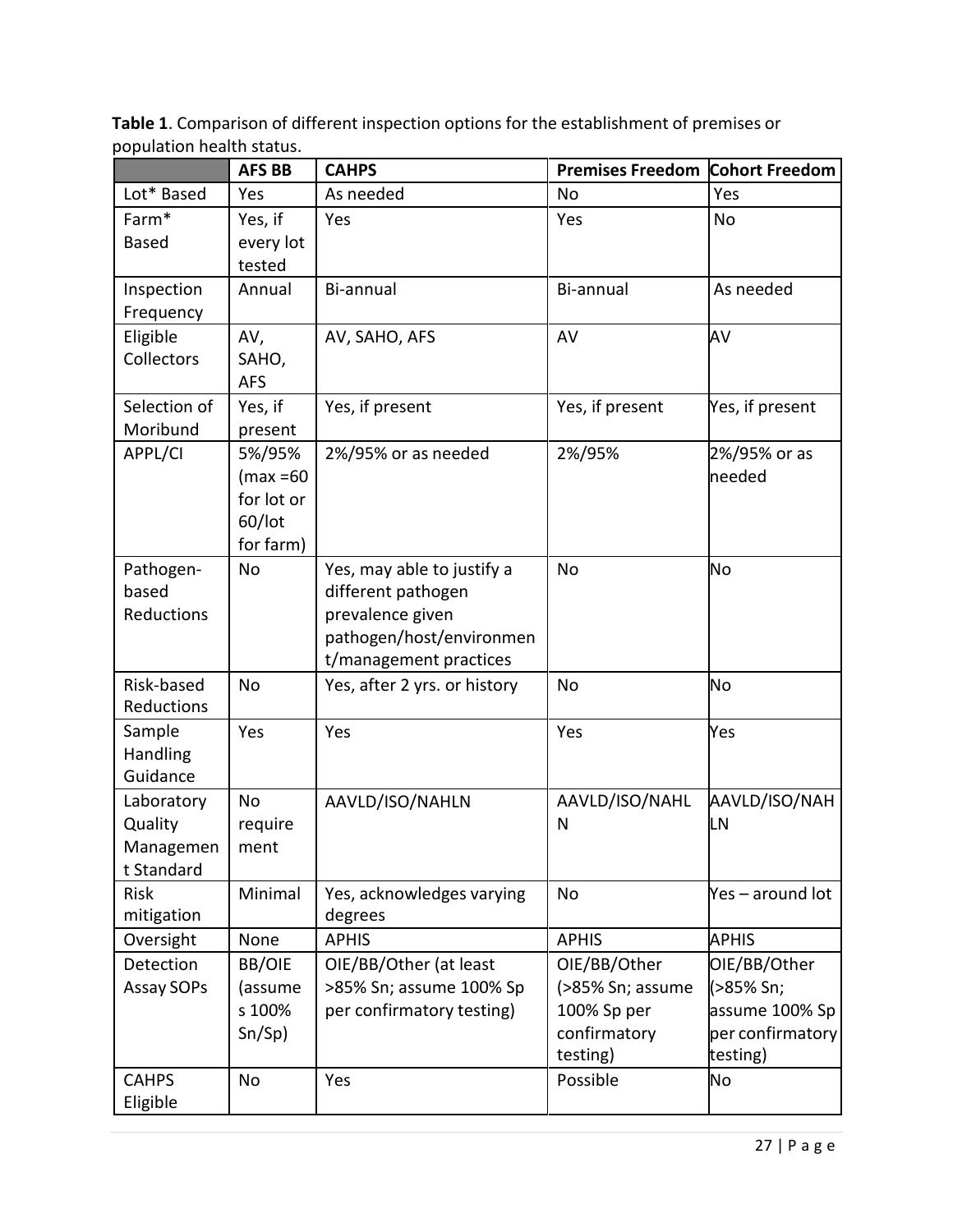|                                     | <b>AFS BB</b> | <b>CAHPS</b> | <b>Premises Freedom Cohort Freedom</b> |           |
|-------------------------------------|---------------|--------------|----------------------------------------|-----------|
| Routine<br>Monitoring<br>(EDS)      | No            | Yes          | Yes                                    | Yes       |
| Reporting of<br>listed<br>pathogens | Yes           | Yes          | Yes                                    | Yes       |
| <b>Disease</b><br>Response<br>Plans | No            | Yes          | <b>No</b>                              | <b>No</b> |

\*The definition of "lot" varies. For the purposes of this table "lot" as defined by the BB is lots of different species on the farm. APHIS defines a lot of animals as susceptible species that share, by direct or indirect contact, water, feed, vector and/or fomites.

## **4. OPTION: Aquatic Livestock Health in the Exclusive Economic Zone**

*This standard applies to private aquaculture operations operating in permitted sites in the exclusive economic zone. This standard does not supersede or replace requirements by other Federal Government agencies, but rather outlines how aquatic animal health will be managed for the protection of the cultured animals, as well as all wild animals interfacing with captive populations.*

APHIS supports the American Veterinary Medical Association (AVMA) policy on veterinary practice in offshore aquaculture facilities operating in Federal waters. The AVMA policy establishes that veterinarians who practice in these waters, outside State jurisdiction, must:

- Hold a valid State, territory, or Federal license to practice veterinary medicine,
- Hold a category II accreditation with APHIS, and
- Have a valid veterinarian-client-patient relationship with the facility.

APHIS establishes these criteria for the health inspection of animals being stocked in marine Federal waters:

#### Stocking of aquatic animals in Federal marine waters

U.S. marine aquaculture operates within one of the most comprehensive regulatory environments in the world. For operations in Federal waters (i.e., offshore aquaculture), existing regulations govern a multitude of environmental concerns including disease management, water discharge, siting of gear, seafood safety, use of medication, feed ingredients, consistency with State laws, and the protection of marine mammals, fish habitat, and threatened and endangered species.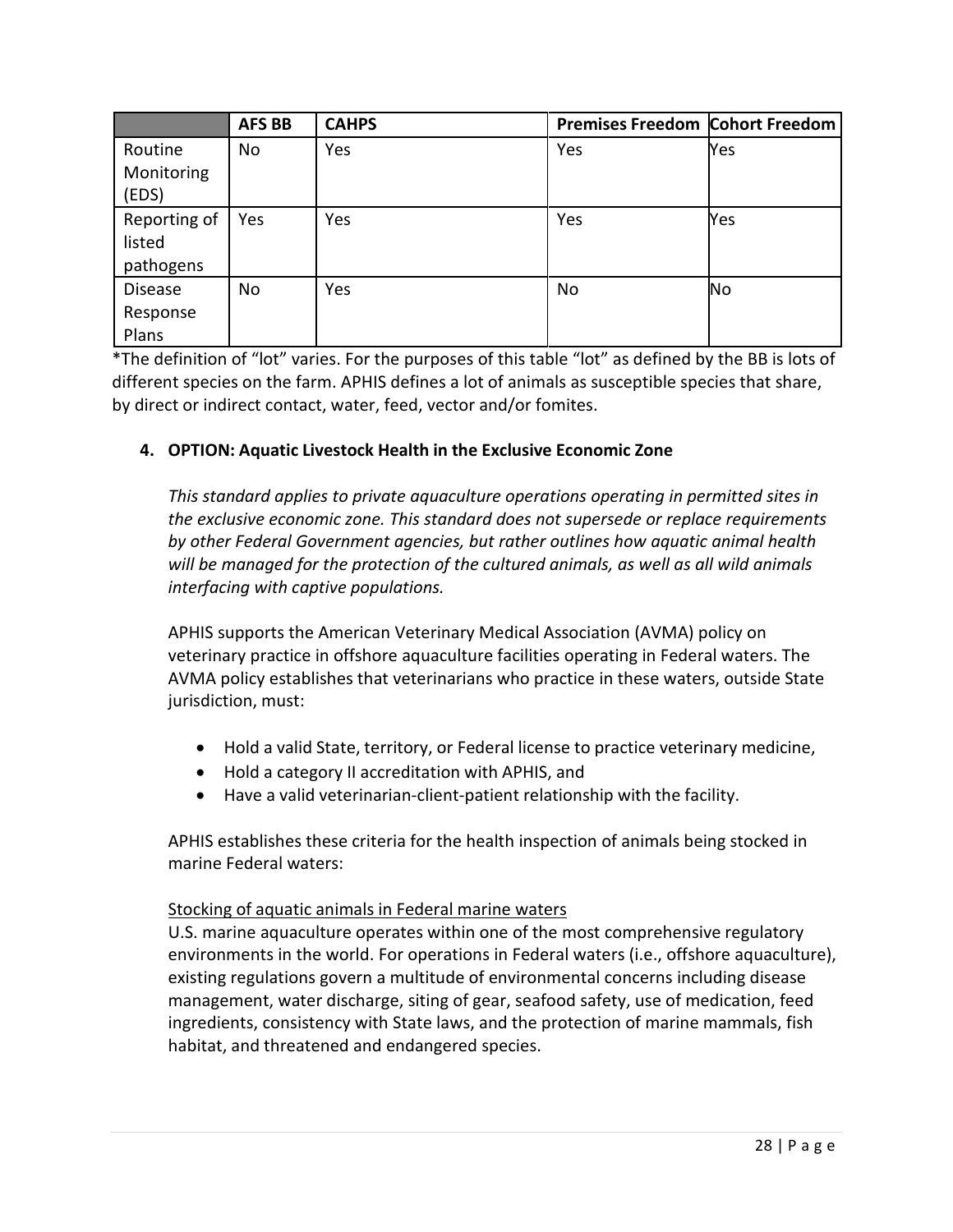Only aquatic livestock of known health status will be permitted to be stocked in marine Federal waters. Animals stocked into marine offshore aquaculture operations must test negative for pathogen(s) of concern as directed by regulation or determined by species susceptibility and the region into which they are being stocked. Land-based source hatcheries must participate in one of the health inspection standards, such as CAHPS or the guidelines established for premises freedom or cohort test negative status.

#### Aquatic livestock feed in Federal marine waters

Only feeds and feed ingredients that do not contain pathogen(s) of concern for susceptible or vector species may be feeds used in these environments.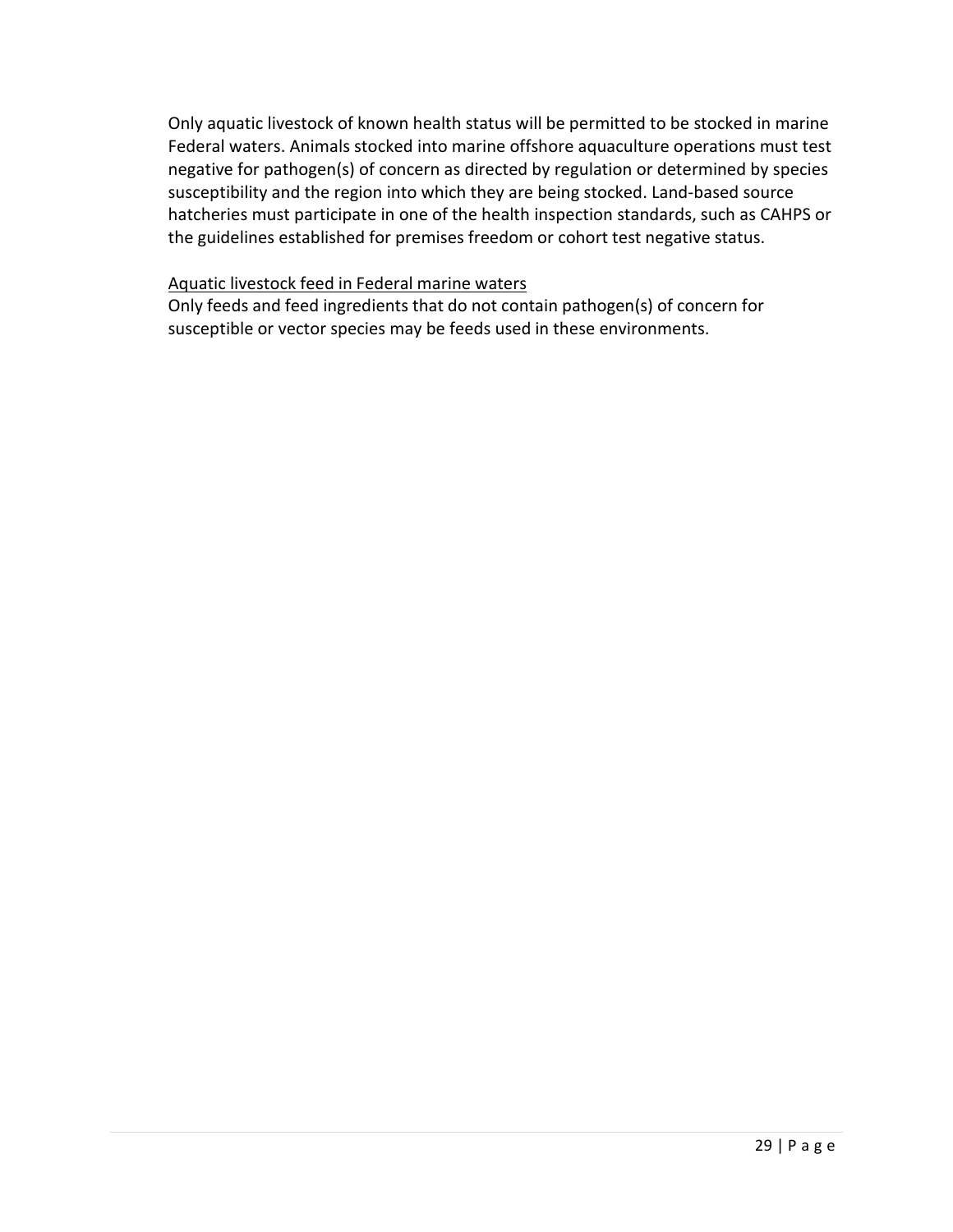# Federal Oversight and Partnerships for Aquaculture and Aquatic Animal Health

## United States Department of Agriculture (USDA)

#### *USDA APHIS VS*

USDA APHIS VS is the competent authority for the protection, inspection, and certification for aquatic animal health. The Deputy Administrator of VS is the Chief Veterinary Officer for the United States and is the delegate to the World Organization of Animal Health (OIE).

This authority is provided by the following codes and regulations:

#### **U.S. Code (USC) and Code of Federal Regulations (CFR)**

VS authority andaquatic animal health activities covered in the USC and CFR include:

*7 USC - Animal Health Protection Act (AHPA):* The AHPA grants the Secretary ofAgriculture authority over the prevention, detection, control, and eradication of animal diseases, including aquaculture, with animal defined as any member of the animal kingdom (excluding humans). Section 8322, National aquatic animal health plan, grants the Secretary of Agriculture authority to enter into cooperative agreements for the purpose of detecting, controlling, or eradicating diseases of aquaculture species and promoting species-specific best management practices. Section 10401 provides authority for the Secretary to regulate aquaculture. This includes health certification for export, negotiations of sanitary regulations, regulation of biologics, OIE representation, regulation of imported aquatic animals and products, diagnostic services, and disease control and eradication.

*16 USC – National Aquaculture Act of 1980:* This Act promotes and supports the development of private aquaculture and strives to ensure the coordination among various Federal agencies that have aquaculture programs and policies. USDA is the lead agency for interagency coordination.

#### *CFR References:*

- Title 7 CFR 371.4: Describes the role of APHIS Veterinary Services
- Title 9 CFR Part 161: Describes the activities of an Accredited Veterinarian
- Title 9 CFR Part 130: User Fees
- Title 9 CFR Part 93.900 et. seg.: Importation of aquatic animal species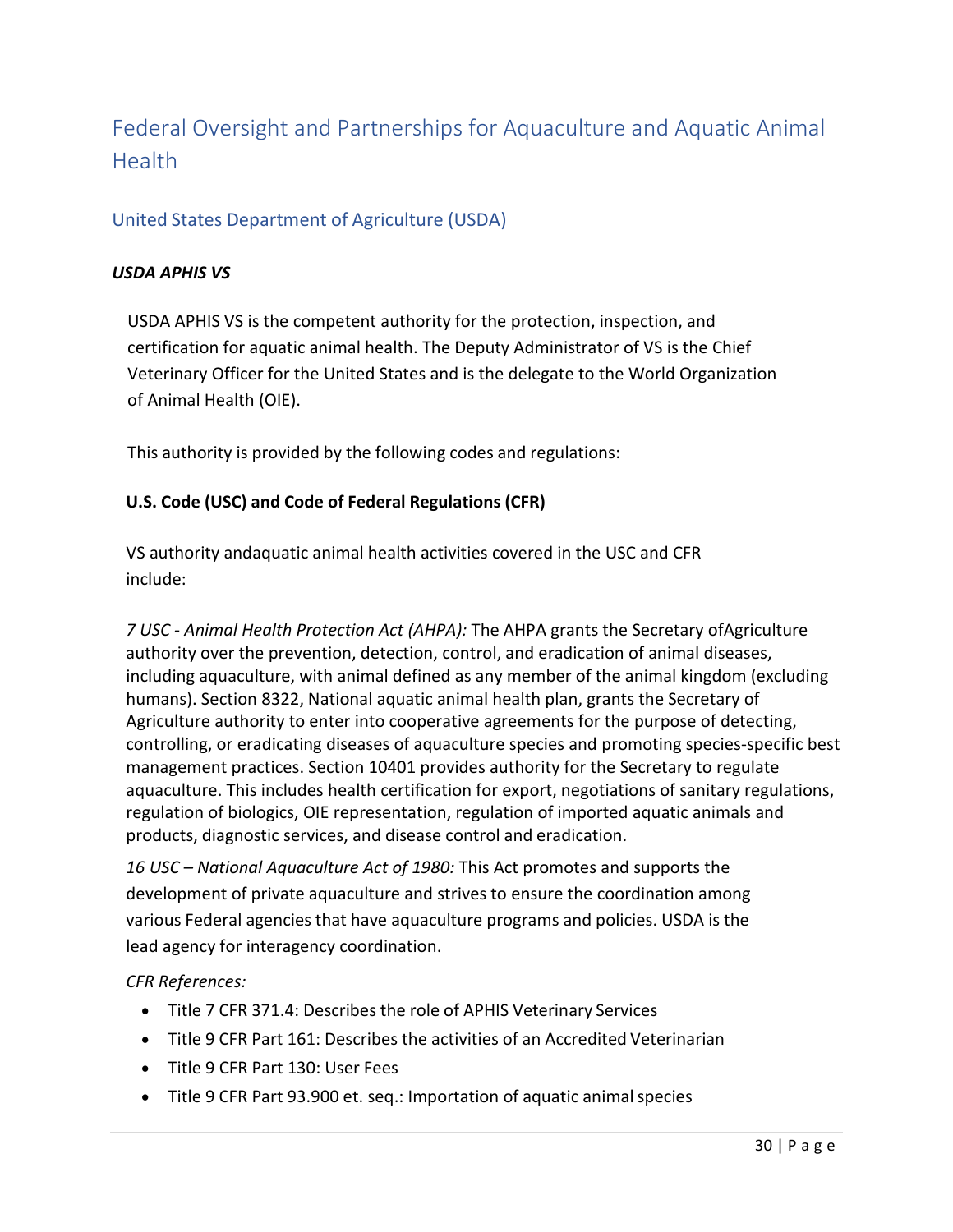• Title 9 CFR Part 53: Foot and mouth disease, pleuropneumonia and certainother communicable diseases of livestock or poultry

# **Executive Order (EO) 13921:** This EO titled *Promoting American Seafood Competitiveness and Economic Growth* was signed into effect on May 7, 2020; it seeks to realign Federal authorities and promote industry growth and opportunity for investment by removing regulatory barriers. Section 10 of the EO, calls on the Secretary of USDA to consider updating or replacing the 2008 National Aquatic Animal Health Plan (NAAHP). This new plan presents a national roadmap to protect the health of all aquatic livestock in the U.S. and provides general guidelines to industry sectors, States, Tribes, Federal agencies and other stakeholders, which outlines infrastructure for consistent and reliable detection and reporting of pathogens as well as describes procedures to conduct health inspections of aquatic livestock. As directed in the EO, the Performance Standards are to be update biennially.

#### *Other USDA Agencies*

USDA Agricultural Research Service (ARS) and National Institute of Food and Agriculture (NIFA) conduct or support research on aquatic pests and pathogens and strategies to reduce on-farm losses to disease. APHIS, ARS, NIFA and aquaculture stakeholders must maintain effective communication for identifying research priorities and bringing Federal resources to bear in response to emerging diseases.

# Other Federal Agencies

APHIS VS welcomes interaction and partnership with other Federal agencies to help streamline regulatory authority and ensure the health of all aquatic animals. This interaction may occur at meetings of the NSTC Subcommittee on Aquaculture.

## *Food and Drug Administration (FDA)*

*The FDA* protects public health by regulating aquaculture drugs and feeds and helping to ensure the safety of our Nation's seafood supply. The FDA is responsible for assuring that animal drugs and medicated feeds are safe, effective, quality manufactured, and properly labeled, and that food from treated animals is safe to eat. The FDA also reviews the safety of new ingredients for use in aquaculture feeds. The FDA operates a mandatory food safety compliance program for all domestic and imported fish and fishery products under the provisions of the Federal Food, Drug, and Cosmetic Act, and pertinent regulations. FDA partners with other Federal, State, and local agencies in a cooperative effort to manage food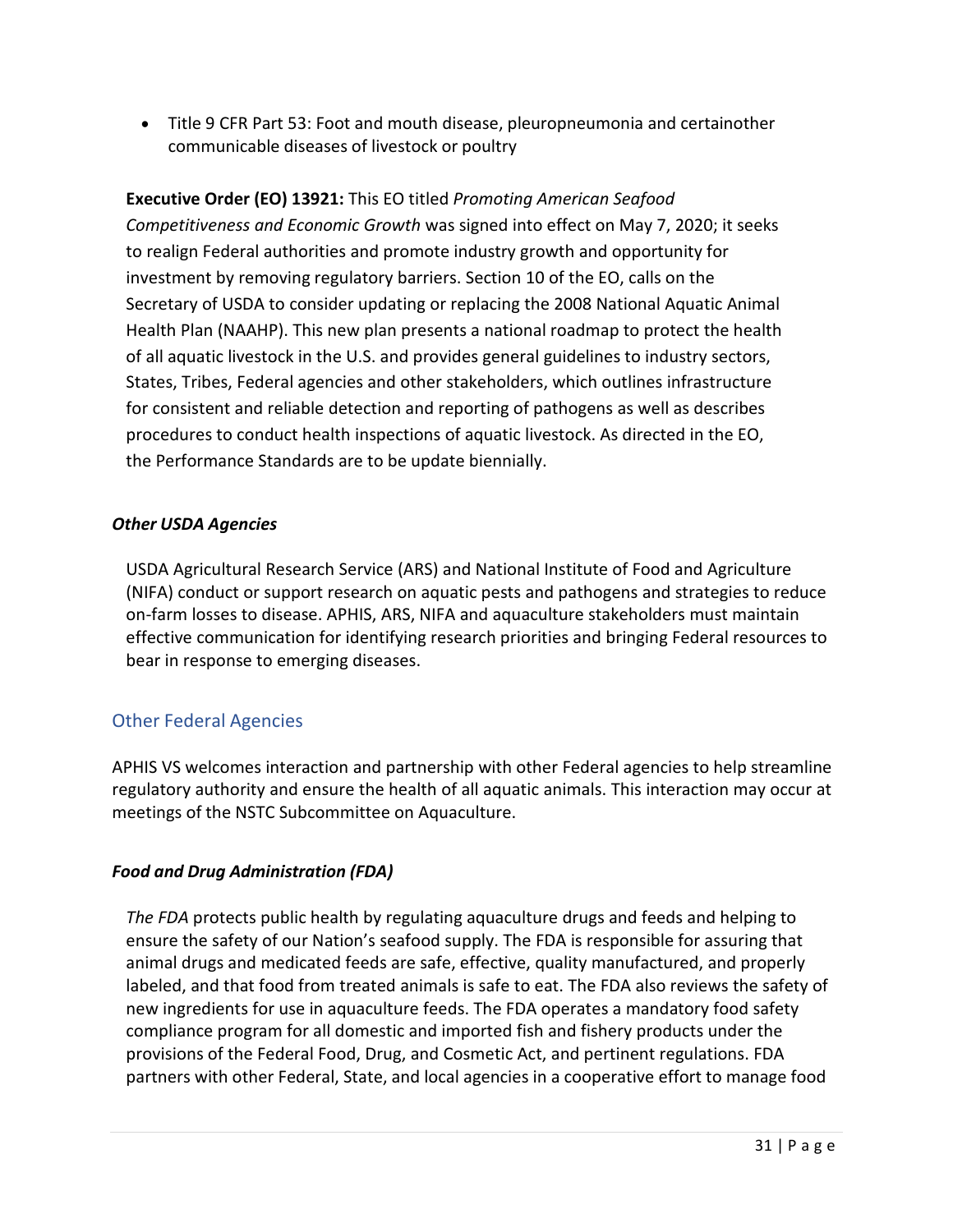safety risks and provide consistent standards and regulations for seafood products in various industry sectors.

#### *U.S. Fish and Wildlife Service (USFWS)*

#### *18 U.S.C. 42; 50 CFR 16.13*

Authority provided in Title 50 of the Lacey Act the USFWS regulates the importation of all live salmonid fish and their eggs as well as dead whole, uneviscerated salmonids imports into the United States.

#### *National Oceanic and Atmospheric Administration (NOAA)*

NOAA has regulatory and stewardship authority for fisheries, marine sanctuaries, marine mammals, threatened and endangered species, and habitat conservation. NOAA also engages in consultations with other agencies.

Statutes that apply to aquaculture projects in which NOAA has a role include:

- Magnuson-Stevens Fishery Conservation and Management Act (1976)
- Endangered Species Act (1973)
- Marine Mammal Protection Act (1972)
- National Marine Sanctuary Act (1972)
- Coastal Zone Management Act (1972)
- National Environmental Policy Act (1969)
- Fish and Wildlife Coordination Act (1934)

Under these laws, NOAA is responsible for considering, preventing and/or mitigating the potential adverse environmental impacts of planned and existing marine aquaculture facilities through the development of fishery management plans, sanctuary management plans, permit actions, proper siting, and consultations with other regulatory agencies at the Federal, State, and local level. NOAA also considers all relevant Federal, State and local animal health regulations and laws in their planning and support of marine aquaculture.

NOAA has the Federal lead for Section 6.0 of the Executive Order titled Promoting American Seafood Competitiveness and Economic Growth to undertake environmental review of Aquaculture Opportunity Areas. This analysis will include aquatic animal health and disease prevention and mitigation.

The Commerce Certification Division of NOAA Fisheries' [Office of International Affairs and](https://www.fisheries.noaa.gov/about/office-international-affairs-seafood-inspection) [Seafood Inspection](https://www.fisheries.noaa.gov/about/office-international-affairs-seafood-inspection) operates the Seafood Inspection Program under the authority of the 1946 Agricultural Marketing Act. Participants in our program include vessels, processing plants, and retail facilities. All edible product forms ranging from whole fish to formulated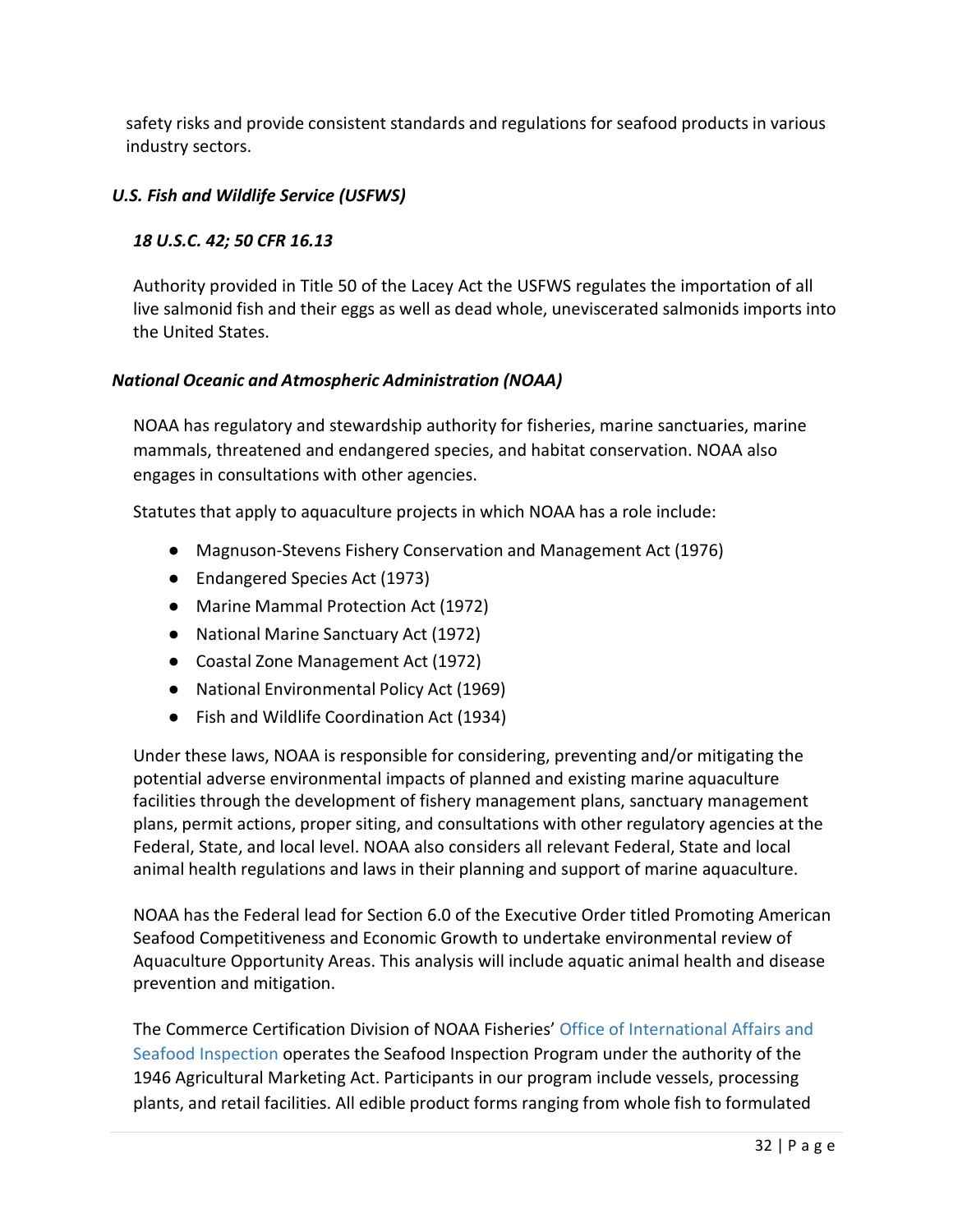products, as well as fishmeal products used for animal foods, are eligible for inspection and certification. U.S. participants in the program may use official marks on their products indicating they have been federally inspected. The program offers a variety of professional inspection services on a voluntary, fee-for-service basis which ensures compliance with all applicable food regulations.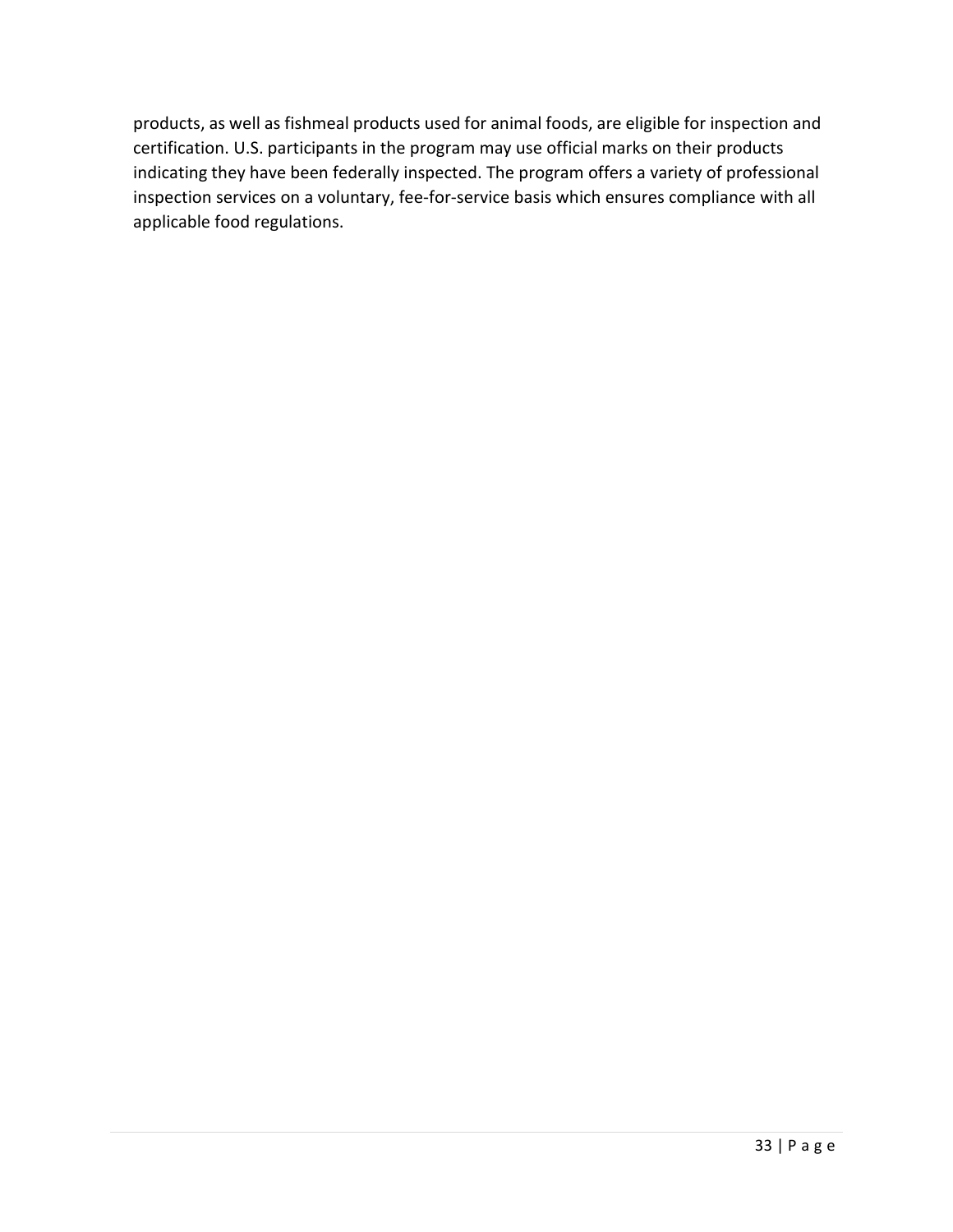# Implementation Roadmap

This section describes how APHIS will work towards implementing the components of this plan. Executive Order 13921 mandates that the plan will be updated every 2 years by USDA and allied partners.

As noted in the introduction, for the period of 2021-2023 the TWG will meet quarterly or at the call of the TWG co-chairs. The group will meet to discuss critical issues, priorities, updates and implementation procedures and milestones for this Aquaculture Health Plan 2021-23; the group will also provide aquaculture sector information feedback to the USDA on the biennial revision, as directed by Executive Order 13921. Additionally, the NSTC Subcommittee on Aquaculture will continue to provide collaborative opportunities for Federal partners for a dialogue to explore best practices and lessons learned from the 2008 NAAHP and the current NAHP&S, which will be part of the development of subsequent national plans. The long-term vision is to transition the TWG to a formal Federal Advisory Committee compliant with FACA.

For the 2021-2023 period, and commensurate with available resources, APHIS will pursue priority activities to support the plan.

#### Pathogen reporting

- Develop an algorithm for the listing and delisting of aquatic animal pathogens in the NLRAD.
- Complete case definitions for pathogens listed in the NLRAD.
- Coordinate the drafting of best professional practices for aquatic animal health professionals and laboratories.
	- o Partner with AVMA, AFS, AAFV and others to draft.

#### Laboratory accreditation

- Participate in the drafting of agricultural biorisk management guidelines for aquatic animal pathogens.
- Assist laboratories not currently accredited to become accredited.
- Assist AFS FHS with the development of Tier 3 of the AFS FHS Lab QA/QC.
- Review and strengthen permitting process for the importation and movement OIElisted, emerging and other important pathogens of concern for in vivo or in vitro laboratory work or research.

#### Testing Standardization

- Develop a fit for purpose reference manual of acceptable diagnostic test methods for OIE-listed, emerging and important endemic or other pathogens of concern.
- Support or develop ring test (proficiency test panels) for OIE-listed, emerging and important endemic or other pathogens of concern.
- Develop pooling guidance.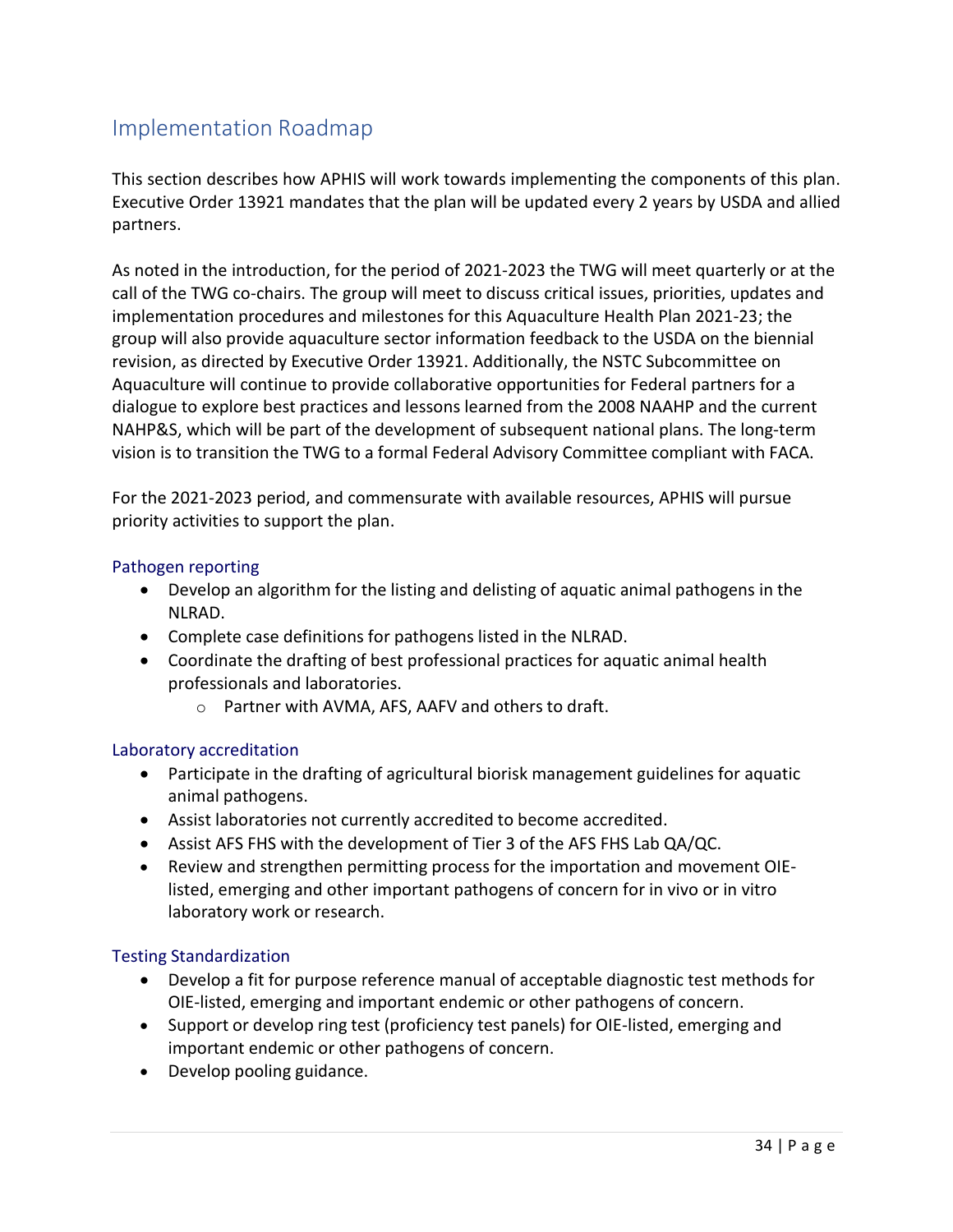#### **Biosecurity**

- Prioritize pathogens for import controls (OIE-listed or emerging pathogens).
- Conduct risk assessment to support for national import controls.
- Develop post-entry quarantine standards for animals.
- Draft list of acceptable fomite disinfectants for use in aquaculture settings and the efficacies of each.

#### Data Management

- Determine resources for the fair market value (FMV) of farm raised aquatic animals in cases of indemnity.
- Develop software platform for aquaculture health data collected from multiple data streams.

#### **Surveillance**

- Develop process for the prioritization of pathogens for national surveillance (OIE-listed or emerging pathogens).
- Establish clear "communication pathways" and Federal agencies roles and responsibilities for national surveillance.
- Develop criteria for zones and regions for specific pathogens.

#### Response

• Develop secure overlays for the farmed aquaculture sector to ensure timely recovery and continuity of business in the event of significant aquatic animal disease events.

#### Education and Training

- Update NVAP aquatic animal health modules.
- Develop Qualified Accredited Veterinarian (QAV) program for aquaculture.
- Establish guidelines for the use of telemedicine in aquaculture settings.
- Create aquaculture food safety training for veterinarians and industry.

#### Heath Inspections

- Develop informational materials on the different health options available to private operations.
- Enroll participants in CAHPS.